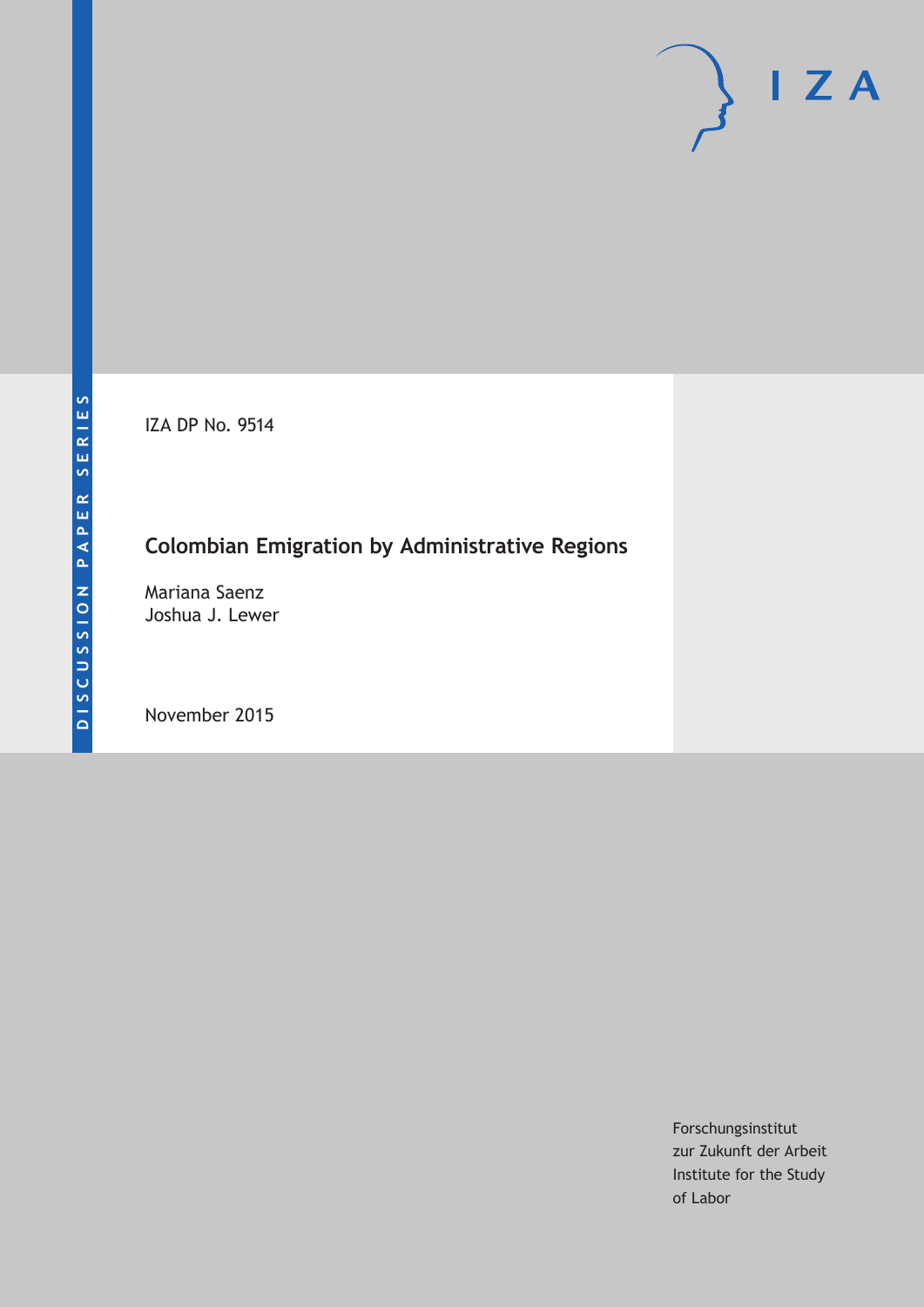# **Colombian Emigration by Administrative Regions**

### **Mariana Saenz**

*Georgia Southern University* 

## **Joshua J. Lewer**

*Bradley University and IZA* 

Discussion Paper No. 9514 November 2015

IZA

P.O. Box 7240 53072 Bonn **Germany** 

Phone: +49-228-3894-0 Fax: +49-228-3894-180 E-mail: iza@iza.org

Any opinions expressed here are those of the author(s) and not those of IZA. Research published in this series may include views on policy, but the institute itself takes no institutional policy positions. The IZA research network is committed to the IZA Guiding Principles of Research Integrity.

The Institute for the Study of Labor (IZA) in Bonn is a local and virtual international research center and a place of communication between science, politics and business. IZA is an independent nonprofit organization supported by Deutsche Post Foundation. The center is associated with the University of Bonn and offers a stimulating research environment through its international network, workshops and conferences, data service, project support, research visits and doctoral program. IZA engages in (i) original and internationally competitive research in all fields of labor economics, (ii) development of policy concepts, and (iii) dissemination of research results and concepts to the interested public.

IZA Discussion Papers often represent preliminary work and are circulated to encourage discussion. Citation of such a paper should account for its provisional character. A revised version may be available directly from the author.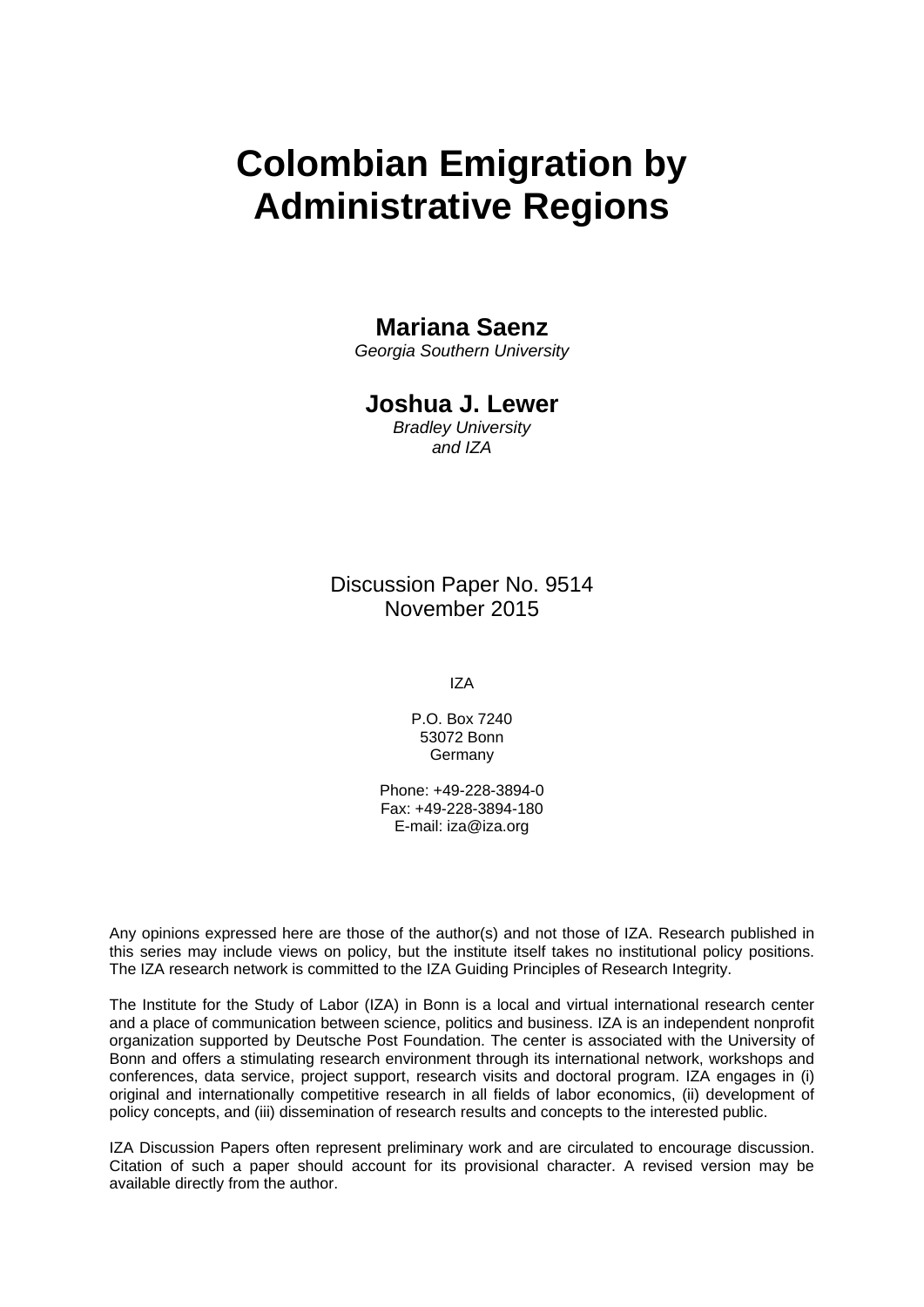IZA Discussion Paper No. 9514 November 2015

# **ABSTRACT**

# **Colombian Emigration by Administrative Regions**

This article contributes to immigration literature by applying a Random Utility Maximization model to derive a migration gravity model that explains factors affecting migration outflows per administrative unit and region for the country of Colombia. Negative binomial crosssectional estimates indicate that departments sharing an international border and overall labor market conditions are significance determinants of migration patterns for the departments, but non-economic factors such as credit constraints and cultural networks also affect migration outflows. Estimation of regional migration outflows are also provided and yield unique findings per geographic location.

JEL Classification: F22, C25, H11

Keywords: emigration, Colombia, gravity model, negative binomial regression

Corresponding author:

Joshua J. Lewer Department of Economics Bradley University 1501 West Bradley Avenue Peoria, IL 61625 USA E-mail: jlewer@bradley.edu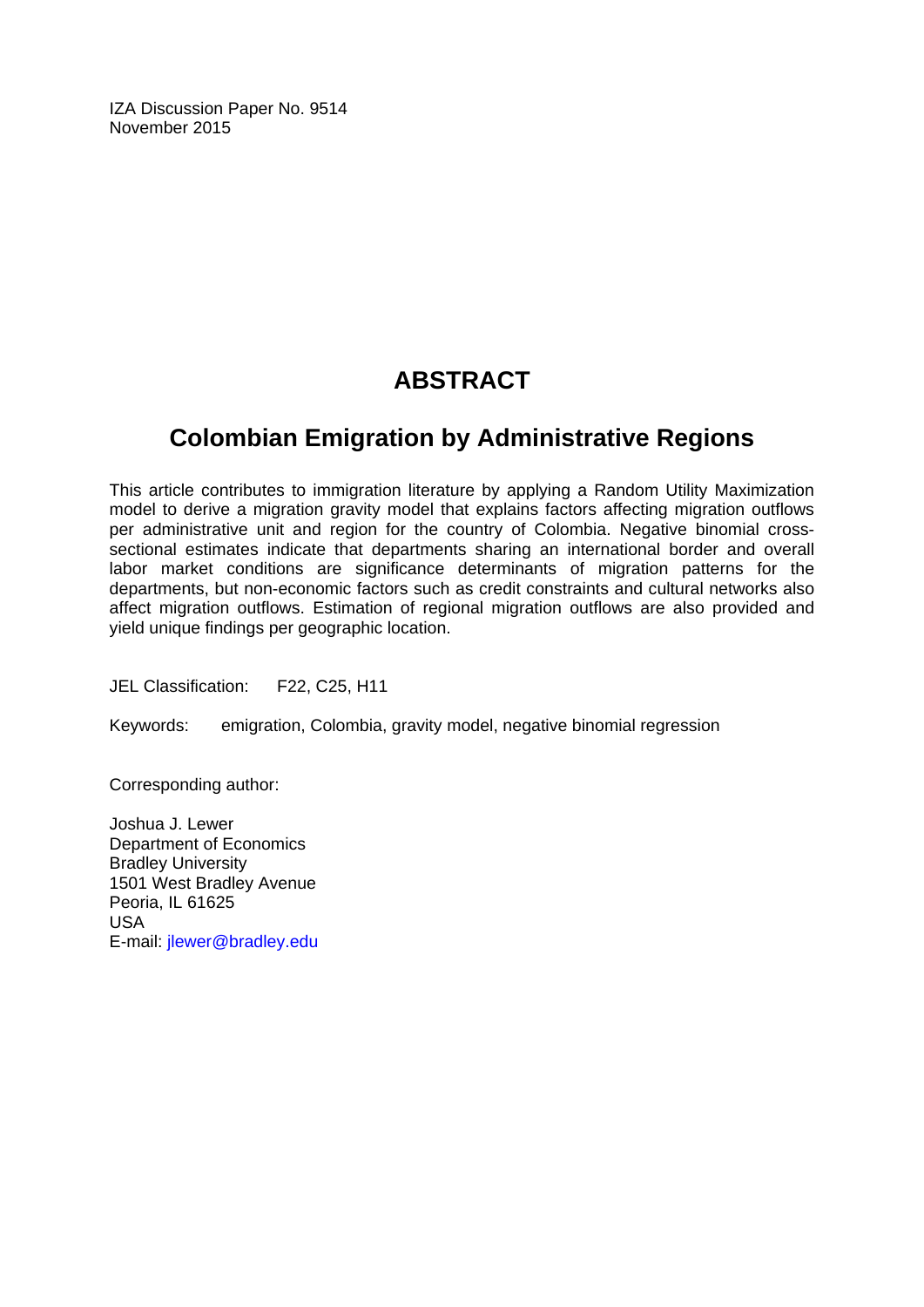#### **I. INTRODUCTION**

Over the last half century, international migration flows have steadily risen. According to Meseguer and Burgess (2014), about 3 percent of the world's population now live in a different country than their place of birth. In order to deal with the constantly changing environment many countries need to adopt policies and create structural plans to address the benefits, problems, and social externalities created by international migration. The number of international migrants has grown by 50 percent between 1990 to 2013 (United Nations 2013). The majority of the international migration growth during the 1990 to 2013 period came from migrants moving to more developed nations with 69 percent of the growth in international migration. In comparison, developing nations only gained 31 percent of the international migration growth (United Nations 2013).

It is important for policy makers to make informed decisions based on studies of population growth, because population socioeconomic characteristics change with significant international migration. For example, Borjas (1995) reports higher levels of educational attainment and wages for U.S natives, compared to those of U.S. immigrants. In addition, he argues that greater fiscal costs of immigration are a result of a greater percentage of immigrant households receiving public assistance in comparison to native households. Specifically, Borjas (1995) reports that immigrant households' participation in public assistance are 0.1 to 1.7 percentage points higher than the participation rate of native households in public assistance between 1970 and 1990.

This paper focuses on the study of the international migration occurring for Colombia. Historically, Colombia has had negative net migration flows (Departamento Administrativo Nacional de Estadistica (DANE) 2008; Departamento Administrativo Nacional de Estadistica (DANE) 2009). According to Texido and Gurrieri (2012), Colombia has the greatest migrant outflow and the lowest inflow of any South American country. Based on the 2005 Census estimation, the number of immigrants in the country corresponds to only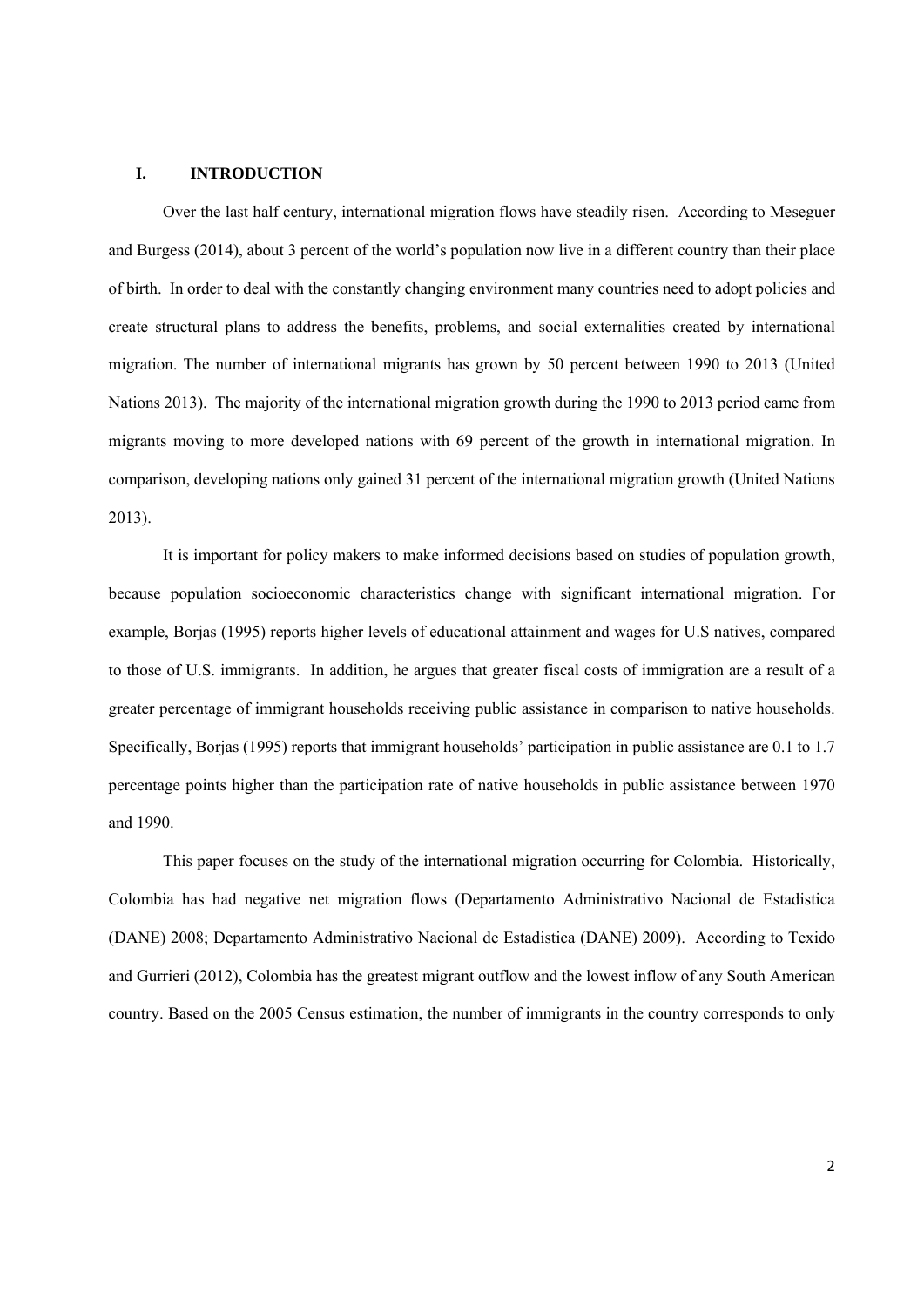0.27 percent of Colombia's total population with the greatest inflows coming from Venezuela<sup>1</sup>, the United States, Ecuador, and Spain (Ramírez *et al.* 2010; Mejía Ochoa 2012).

Migration outflows have also grown over time in Colombia. The emigrant level was 391 percent higher from the period of 2000-2005 in comparison to the period of 1970-1975 (Ramírez *et al.* 2010). The primary factor explaining Colombia's migration outflow is a search for employment opportunities (Mejía Ochoa 2012). According to Docquier and Marfouk (2006) in 2000, Colombia was among the top 30 skilled emigration countries. This loss of the skilled population in Colombia is a classic example of "brain drain" that has been documented for many developing countries. Changes in migration flows can also affect the country's economic development. According to the World Bank's *World Development Indicators*, Colombia's personal remittances<sup>2</sup> as a percentage of the country's Gross Domestic Product (GDP) increased by approximately 40 percent from 2000 to 2005 (World Bank 2015).

The objective of this paper is to understand the characteristic of the international migration flows using the 2005 national census in an effort to identify the factors that affect Colombia's international mobility. Specifically, a model that resembles the gravity model of international migration is used to explain the factors affecting international migration flows of the different administrative regions of Colombia (also called departments). According to Ramírez *et al.* (2010), the Colombian areas with the greatest migration are Valle del Cauca, Bogotá, and Antioquia. Ramírez *et al.* (2010) also confirms that the country's departments with the greatest percentage emigrants are the departments of Risaralda, Valle del Cauca, Quindío, Putumayo, San Andres, Atlántico, Caldas, and Bogotá.

There have been many different descriptive international and internal migration studies in Colombia (Departamento Administrativo Nacional de Estadistica (DANE) 2008; Ramírez *et al.* 2010; Mejía Ochoa 2012; Cárdenas and Mejía 2006; Schultz 1969; Bermudez 2010; Guarnizo and Diaz 1999; Mejía et al. 2009). However, few studies have performed analytical migration studies (Fields 1979; Fields 1982; Udall 1981;

<sup>&</sup>lt;sup>1</sup> Officially called The Bolivarian Republic of Venezuela

<sup>&</sup>lt;sup>2</sup> "Personal remittances comprise personal transfers and compensation of employees. Personal transfers consist of all current transfers in cash or in kind made or received by resident households to or from nonresident households. Personal transfers thus include all current transfers between resident and nonresident individuals." (World Bank, 2015)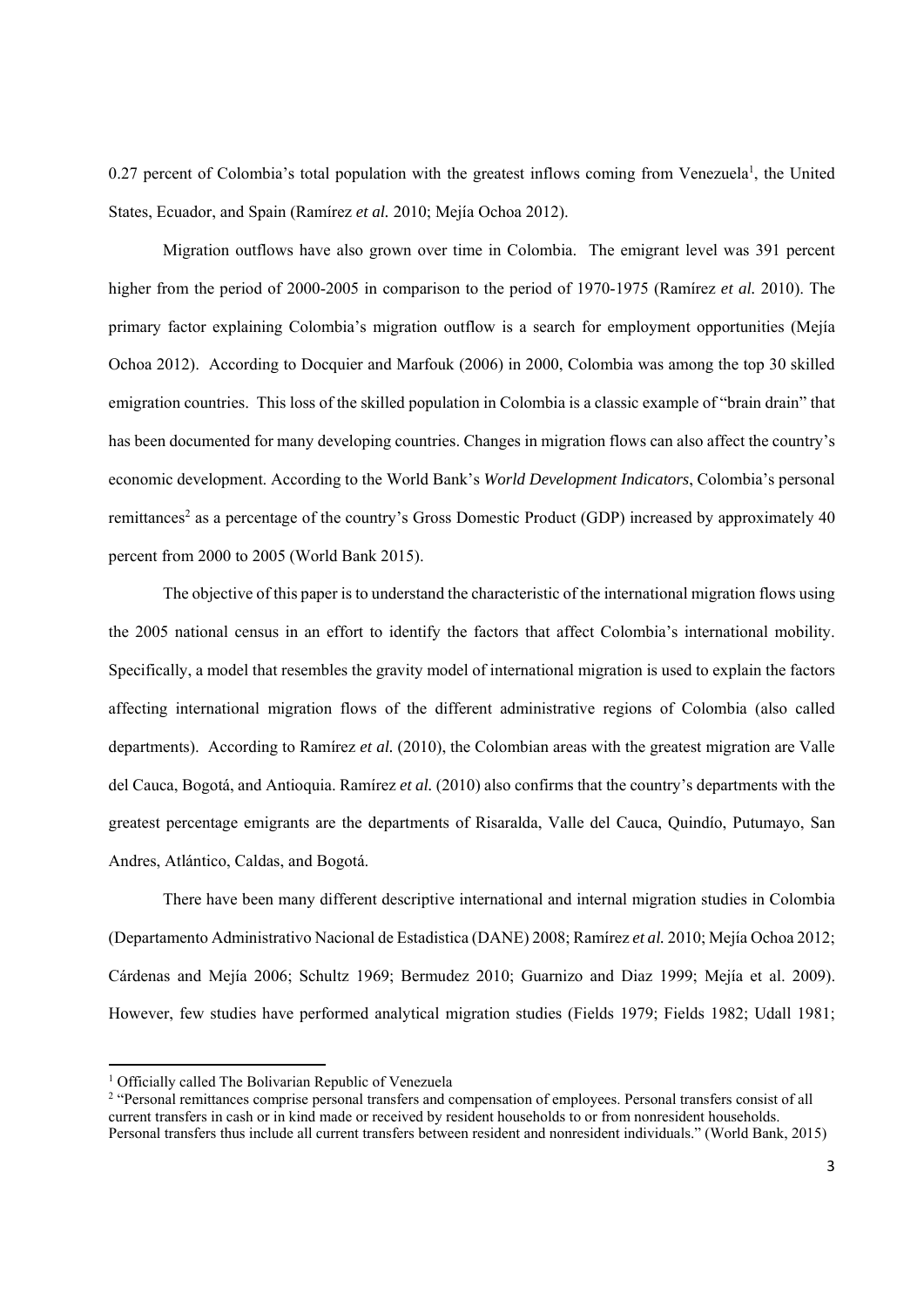Galvis 2002) which have focused on explaining regional characteristics of internal migration. Specifically, two studies use the gravity model of migration to explain internal migration in Colombia, in terms of the country's regional characteristics. Fields (1982) finds evidence that internal migration in Colombia is affected by regional income, distance, and education. Galvis (2002) finds that regional GDP per capita, population density, host region's security, and distance are major factors contributing to Colombia's internal migration.

This study contributes to the literature in international immigration in two ways. First, the paper provides an application of the gravity model of migration that explains the characteristics of emigration flows. Second, the analysis provides an analytical study of emigration flow in Colombia by department level. Section II of this article describes the derivation of the gravity model of migration from the Random Utility Maximization model (RUM). Section III presents the econometric estimation used to estimate the gravity model of migration. Section IV and V outline the data sources and provide detailed descriptions of the variables used in the estimation. Section VI discusses significant results, and section VII concludes by providing discussion of the results.

#### **II. THEORETICAL MODEL**

The theoretical foundation for the gravity model of migration for this paper is based on the Random Utility Maximization (RUM) modes described in Beine, Bertoli, and Fernández-Huertas Moraga (2015). Assume the emigration flow from the  $j<sup>th</sup>$  origin department to the  $k<sup>th</sup>$  destination country  $(M<sub>jk</sub>)$  is defined as,

$$
M_{jk} = p_{jk} S_j,\tag{1}
$$

where  $p_{jk} \in [0,1]$  is the actual share of individuals migrating from the  $j<sup>th</sup>$  origin department to the  $k<sup>th</sup>$ destination country, and  $S_j$  is the population residing in the  $j<sup>th</sup>$  origin department.

In the RUM model, the utility of the  $i<sup>th</sup>$  individual moving from the  $j<sup>th</sup>$  origin department to the  $k<sup>th</sup>$ destination country among  $\Delta$  choices is described as,

$$
U_{ijk} = w_{jk} - c_{jk} + \epsilon_{ijk},\tag{2}
$$

4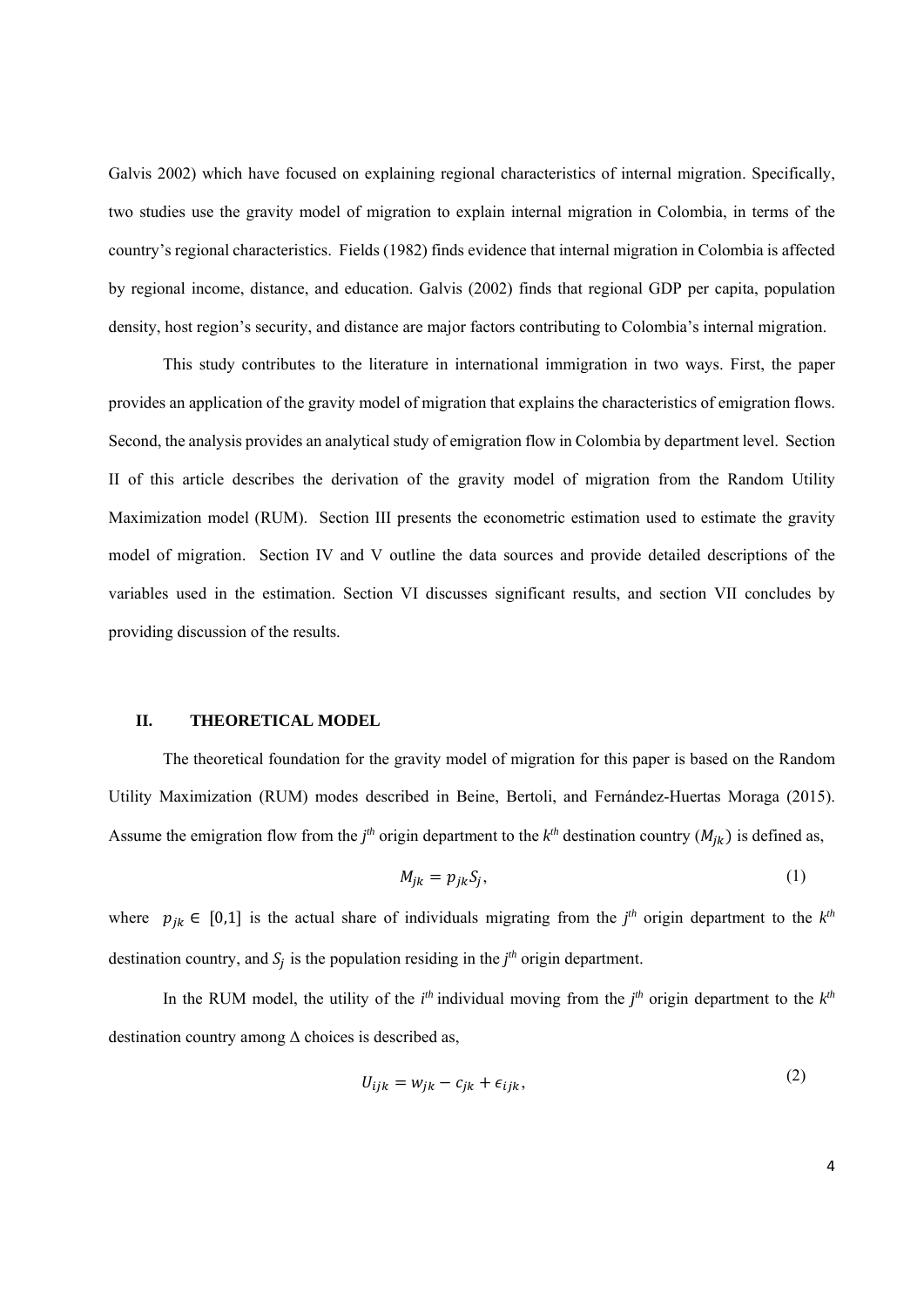where  $w_{jk}$  is the deterministic component of utility,  $c_{jk}$  denotes the cost of moving from the  $j<sup>th</sup>$  origin department to the  $k^{th}$  destination country, and  $\epsilon_{ijk}$  is an error term. Assuming that the error term is independent and identically distributed as extreme value type 1 distribution then,

$$
E[p_{jk}] = \frac{e^{W_{jk} - c_{jk}}}{\sum_{l \in \Delta} e^{W_{jl} - c_{jl}}}.
$$
\n(3)

Replacing equation (3) into equation (1) we have,

$$
E[M_{jk}] = \frac{e^{W_{jk} - c_{jk}}}{\sum_{l \in \Delta} e^{W_{jl} - c_{jl}}} S_j.
$$
 (4)

Assuming  $w_{jk}$  does not vary with the  $j<sup>th</sup>$  origin department, equation (3) can be written to resemble the gravity model migration as,

$$
E[M_{jk}] = \phi_{jk} \frac{y_k}{\Omega_j} S_j , \qquad (5)
$$

where  $\phi_{jk} = e^{-c_{jk}}$ ,  $y_k = e^{w_k}$ , and  $\Omega_j = \sum_{l \in \Delta} y_l \phi_{jl}$ . The empirical estimation of equation (5) requires adding an error term. Assume a well behaved error term,  $\eta_{jk}$ , with  $E[\eta_{jk}] = 1$  then equation (1) becomes,

$$
M_{jk} = \phi_{jk} \frac{y_k}{\Omega_j} S_j \eta_{jk} \tag{6}
$$

The term  $\phi_{jk} = e^{-c_{jk}}$  captures the accessibility of the  $k^{th}$  destination country for potential migrants from the  $j<sup>th</sup>$  origin department. The term  $c_{jk}$  captures the cost of migrating from the  $j<sup>th</sup>$  department to the  $k<sup>th</sup>$ country, and it is modeled as the linear combination of factors believed to have a significant effect on the cost of migration. Such factors include credit constraints, time-variant factors, and time invariant factors.

The term  $y_k = e^{w_k}$  captures the attractiveness of the  $k^{th}$  destination country where the term  $w_k$  is modeled as the linear combination of variables affecting the attractiveness of the destination country to migrants. The term  $\Omega_i$  is the multilateral resistance to migration term and captures the effect that alternative destinations have on the bilateral emigration rate (Bertoli and Fernández-Huertas Moraga 2013). Anderson and Wincoop (2003) accounts for the multilateral resistance term by including the origin-dummies of the form  $e^{\theta_j d_j}$ , were  $d_j$  is a dummy variable identifying the *j<sup>th</sup>* origin department and  $\theta_j$  are the parameters to be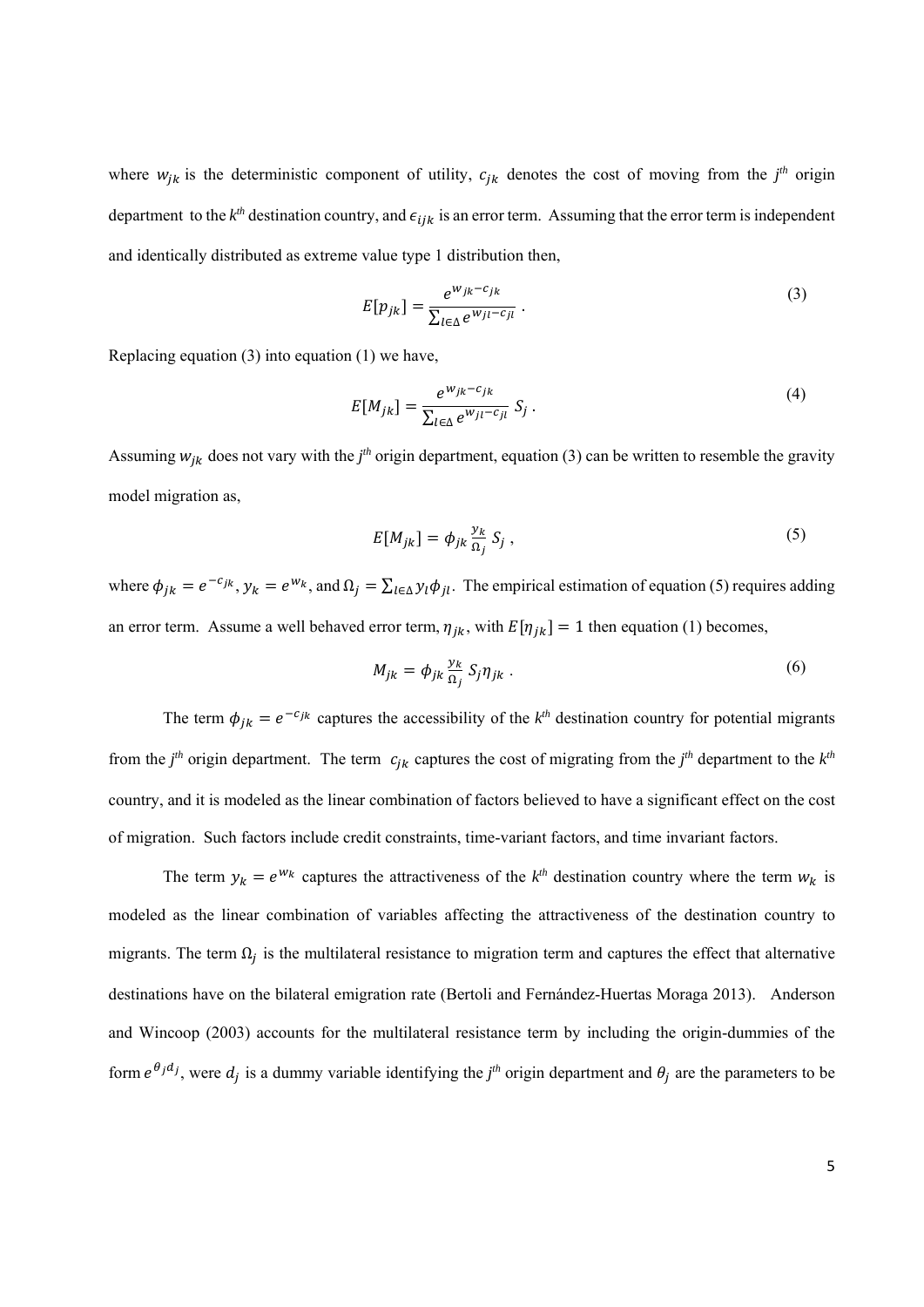estimated. Other researchers have included origin dummies and destination dummies to control for the multilateral resistance term (Ortega and Peri 2013; Beine and Parsons 2015)

#### **III. ECONOMETRIC ESTIMATION**

The estimation of the gravity model of migration in equation (6) is estimated using the Poisson pseudomaximum-likelihood (PPML) proposed in Santos Silva and Tenreyro (2006). The estimation of equation (6) using the PPML takes into account cases where the dependent variables  $M_{ik}$  takes zero values. The PPML estimator also gives consistent estimators assuming the specification of the conditional mean is of the form  $E(y_i|x) = exp(x_i\beta)$ .

After taking the natural log of equation (6), the conditional expectation of migration flows is defined as,

$$
ln(E[M_{jk}|c_{jk};w_k;S_j;d_j]) = -c_{jk} + w_k + \theta_j d_j + ln(S_j)
$$
\n(7)

$$
E[M_{jk}|c_{jk}; w_{k}; S_{j}; d_{j}] = exp(c_{jk}' + w_{k} + \theta_{j}d_{j} + \ln(S_{j}))
$$
\n(8)

where  $c_{jk}$  =  $-c_{jk}$ . Note that the PPML is used for count data but migration flows  $M_{jk}$  is a continuous variable. The PPML estimator gives consistent estimators assuming the specification of the conditional mean is of the form  $E(y_i|x) = exp(x_i\beta)$  as it is specified on equation (8) (Santos Silva and Tenreyro 2006).

The gravity model of migration is estimated for the entire data set, and then by regions. Regions are departments grouped depending on their geographical location. The geographical regions are labeled Landlocked, International Border, and Coastal Border. Landlocked departments are those departments that do not share an international border or do not a coastal border. International Border departments are those departments that share an international border but do not have a coastal border. Coastal Border departments are those departments that have a coast on the Atlantic and Pacific Ocean.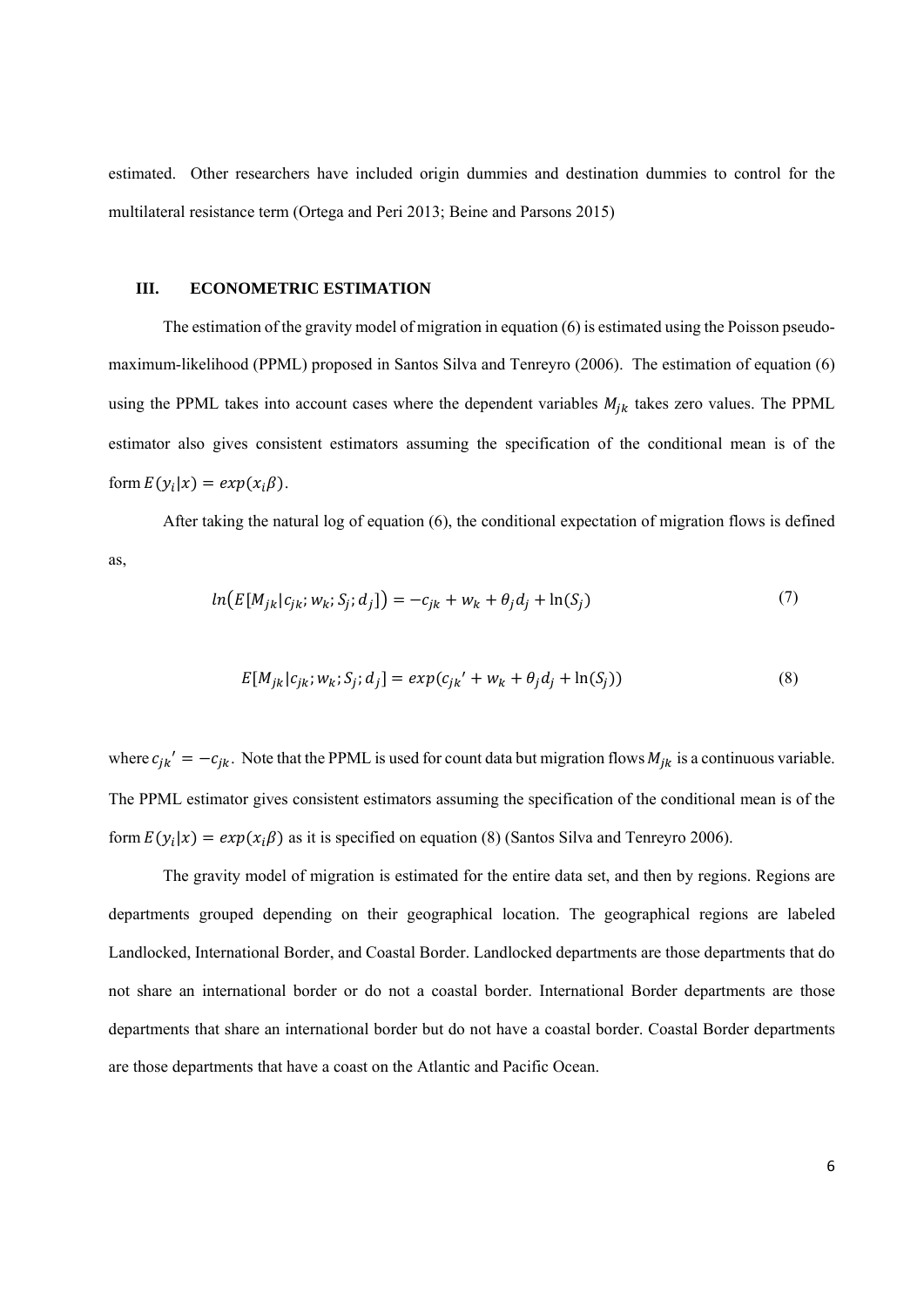Estimation of the gravity model of migration is first estimated using the PPML using the Eicker-White robust covariance estimator (Santos Silva and Tenreyro 2006). The Pearson goodness-of-fit test for the Poisson distribution is rejected for the cross-sectional and regional regressions, suggesting than the Negative Binomial distribution is a more appropriate model to estimate emigration flows. The coefficients, the Incidence Rate Ratios (IRR), and *p*-values for the Negative Binomial Regression are reported. For the Negative Binomial the coefficients allow us to interpret the direction of the relationship between the emigration flows and the independent variables. The IRR quantifies the direction and strength a unit increase in the independent variable.<sup>3</sup>

#### **IV. DATA**

Colombia is divided into 32 departments or administrative divisions. The data from for each of Colombia's department including emigration flows, destination country's stock of migrants, Gross Domestic Product, population, education, unemployment, government effectiveness index, and the index of basic unsatisfied necessities are taken from the national statistical system DANE (Departamento Administrativo National de Estadística). The distance between each of Colombia departments' capital and destination countries' capital is taken from Google maps. Common international border between each department and migrant's destination countries is taken from Google Earth. The common language variable is obtained from the CIA World Factbook. The unemployment rate, Gross Domestic Product, and governance indicator for the destination country are obtained from the World Bank World Economic Indicators. Destination country's capital stock is obtained from Berlemann and Wesselhöft (2014).

<sup>&</sup>lt;sup>3</sup> For more information about derivation and interpretation of IRR see UCLA: Statistical Consulting Group (2015) and Rabe-Hesketh and Skrondal (2012).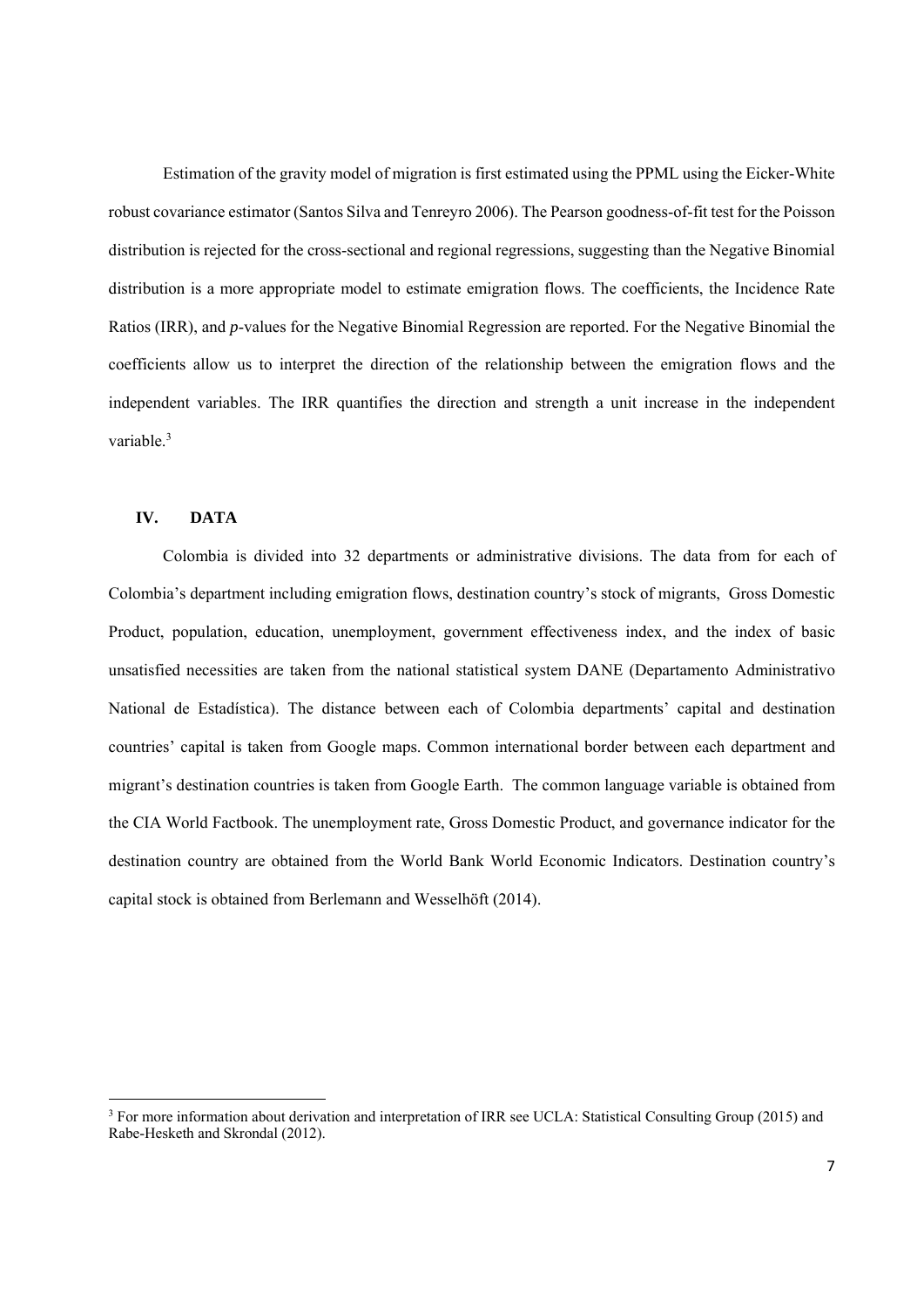#### **V. DEFINTION OF THE VARIABLES**

Table 1 presents each variable used in the econometric specification and description of those variables. The cost of migrating from the  $j<sup>th</sup>$  department to the  $k<sup>th</sup>$  country,  $c_{jk}$ , is modeled as the linear combination of credit constraints, time-variant factors, and time-invariant factors.

The credit constraints obstruct the migrant's location choices and are controlled by an index of unsatisfied basic necessities (i.e. Necesidades Basicas Insatisfechas or NBI) at the *j<sup>th</sup>* origin department, *NBI<sub>j</sub>*, and the  $j<sup>th</sup>$  department's government effectiveness index,  $gov_j$ . The  $NBI_j$  index captures household's dimensions such as economic dependency, school attendance, household structure and space, and adequate public services. The  $NBI_j$  controls for the incidence of poverty at the  $j<sup>th</sup>$  origin department. Controlling for poverty at the origin location has been used to control for the role of credit constraints by Belot and Hatton (2012). The department's government effectiveness index,  $gov_i$ , captures the regional institutional environment such as the government's ability to enforce policies, manage resources, and institution rule following frequency. The regional government effectiveness index's effect on migration varies depending on whether enforcing migration policies facilitate and impedes migration to other countries. Bauer, Lofstrom, and Zimmermann (2008) and Hatton and Williamson (2006) show that the policy of the destination country significantly effects migration patterns.

The time-variant factors that affect migration are migrant networks in the *kth* destination country, and educational level of migrants at the *j<sup>th</sup>* origin department. Migrant networks are measured by the stock of migrants from the  $j<sup>th</sup>$  origin department already living in the  $k<sup>th</sup>$  destination country and are represented by  $Stock_{ik}$ . Migrant networks have been found to have a positive effect on bilateral migration (Beine, Bertoli, and Fernández-Huertas Moraga 2015). The stock of migrants is expected to have a positive effect on emigration as emigration costs decrease as the potential social network of the migrant in the destination country is larger. In other words, network effects exist; a large immigrant stock from one country will encourage more immigrants from the same country (see Kahan 1978; Murayama 1991; Rephann and Vencatasawmy 2000; Pedersen, Pytlikova, and Smith 2008; Zavodny 1997). The education level,  $Edu_i$ , is measured by the number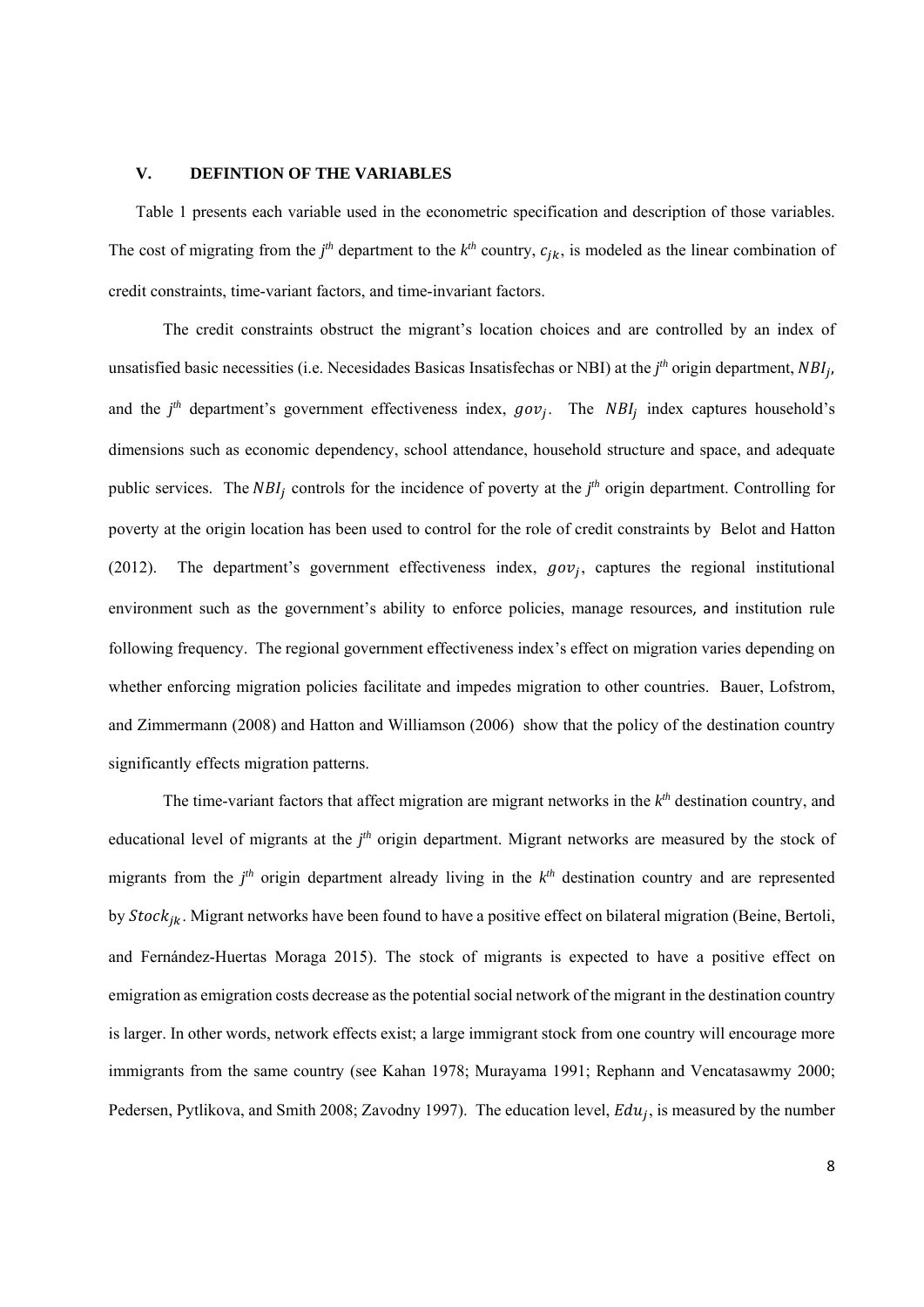of enrolled students in secondary education and it is expected to have a negative effect on bilateral migration. The bilateral migration flow is higher for low-educated migrants (Beine, Bertoli, and Fernández-Huertas Moraga 2015).

The time-invariant factors that affect migration are bilateral distance, sharing a common language, and international border. The bilateral distance ,  $D_{jk}$ , proxies the migrant's transportation cost of emigrating and it is expected to decrease migration outflows. Sharing a common language and international border are expected to increase migration. In this paper, sharing a common language (i.e.  $LANG_{ik}$ ) and international border (i.e. *Border<sub>ik</sub>*) also control for the multilateral resistance to migration,  $\Omega_i$ . Multilateral resistance to migration captures the heterogeneity in the migration preference and it is control by introducing origin-destination dummies for set of countries. Origin-destination dummies for the set of countries are partially controlled by the terms *LANGjk* and *Borderjk*. Michael Beine and Parsons (2015) also used dummies for sets of countries to control for the multilateral resistance term.

The attractiveness of the  $k^{th}$  destination country,  $W_k$ , is modeled as the linear combination of relative per capita income, relative unemployment rates, destination country effectiveness, and destination country's capital stock. Relative per capita income is represented by  $\frac{g^{D}Pcapita_k}{g^{D}Pcapita_j}$ , where  $GDPcapita_k$  and  $GDPcapita_j$ are the per capita Gross Domestic Product of the  $k^{th}$  destination country, and the  $j^{th}$  origin department, respectively. A greater relative income per capita is expected to increase migration outflows making the destination country more attractive to migrants. The relative unemployment rate is measured by  $\frac{UR_R}{ID}$  $\frac{U R_k}{U R_j}$ , where  $UR_k$  and  $UR_j$  is the unemployment rate at the  $k^{th}$  destination country, and  $j^{th}$  origin department, respectively. Popular studies of immigration, such as Sjaastad (1962), Friedberg and Hunt (1995), Card (2001), and Borjas (2003) use a standard labor market model in which immigrant workers are assumed to respond to differences in wages and employment opportunities between countries. Greater employment opportunities and higher relative wages in the destination country, *ceteris paribus*, encourage greater immigration. Thus, the relative unemployment rate is expected to decrease migration outflows making the destination country less attractive to migrants. Lastly, the destination country's capital stock proxies availability of public services and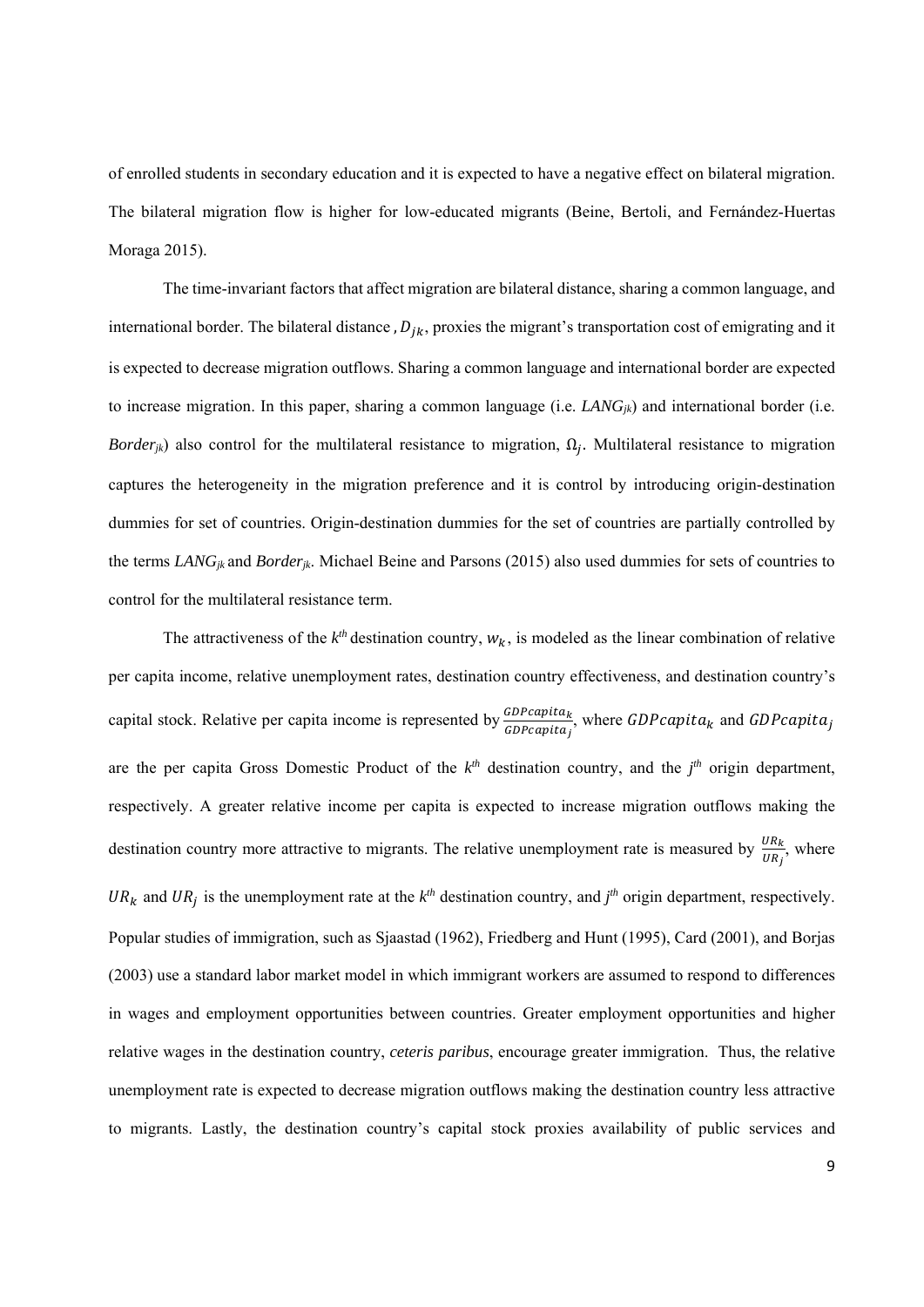infrastructure. Borjas (1999) finds evidence of "welfare magnets", given that immigrants select to pay the cost of immigration, they will tend to migrate toward the country which offers the greatest public assistance.

In summary, since the multilateral resistance term is controlled by the terms  $\text{LANG}_{ik}$  and  $\text{Border}_{ik}$ , expected emigration flow from the  $j<sup>th</sup>$  origin department to the  $k<sup>th</sup>$  destination country is defined as,

$$
E[M_{jk}] = e^{-c_{jk}} e^{w_k} S_j , \qquad (9)
$$

where

$$
c_{jk} = a_1 D_{jk} + a_2 N B l_j + a_3 G o v_j + a_4 Stock_{jk} + a_5 E d u_j + a_6 L ANG_{jk} + a_7 B order_{jk}
$$
 (10)

and

$$
w_k = b_1 \frac{GDPcapita_k}{GDPcapita_j} + b_2 \frac{UR_k}{UR_j} + b_3 Gov_k + b_4 Capital_k
$$
\n(11)

#### **VI. RESULTS**

Table 2 and 3 shows the results of the Negative Binominal estimation of equation (9) for all the departments and groups of departments based on the geographical location. The variable *LANGjk* is dropped out of the estimation because of its high correlation with the relative income per capita and the destination country government effectiveness variables.

The first column in Table 2 shows the Negative Binomial Estimation results for the cross-sectional analysis. Results show that sharing an international border, relative unemployment rates, the stock of migrants in the destination country, relative income per capita, and the destination country's capital stock increase Colombia's departmental emigration flows. Sharing an international border and relative unemployment rates have the largest effect on Colombian emigration flows. Departments that share an international border are expected to have a 9.73 times higher emigration rate compared to non-contiguous border sharing departments. An increase of one percentage point in the relative unemployment rate is expected to increase emigration flows by a factor of 2.78. That is, the emigration flows are approximately three times greater for every percentage point increase in the relative unemployment rate of the destination country in relation to the source department.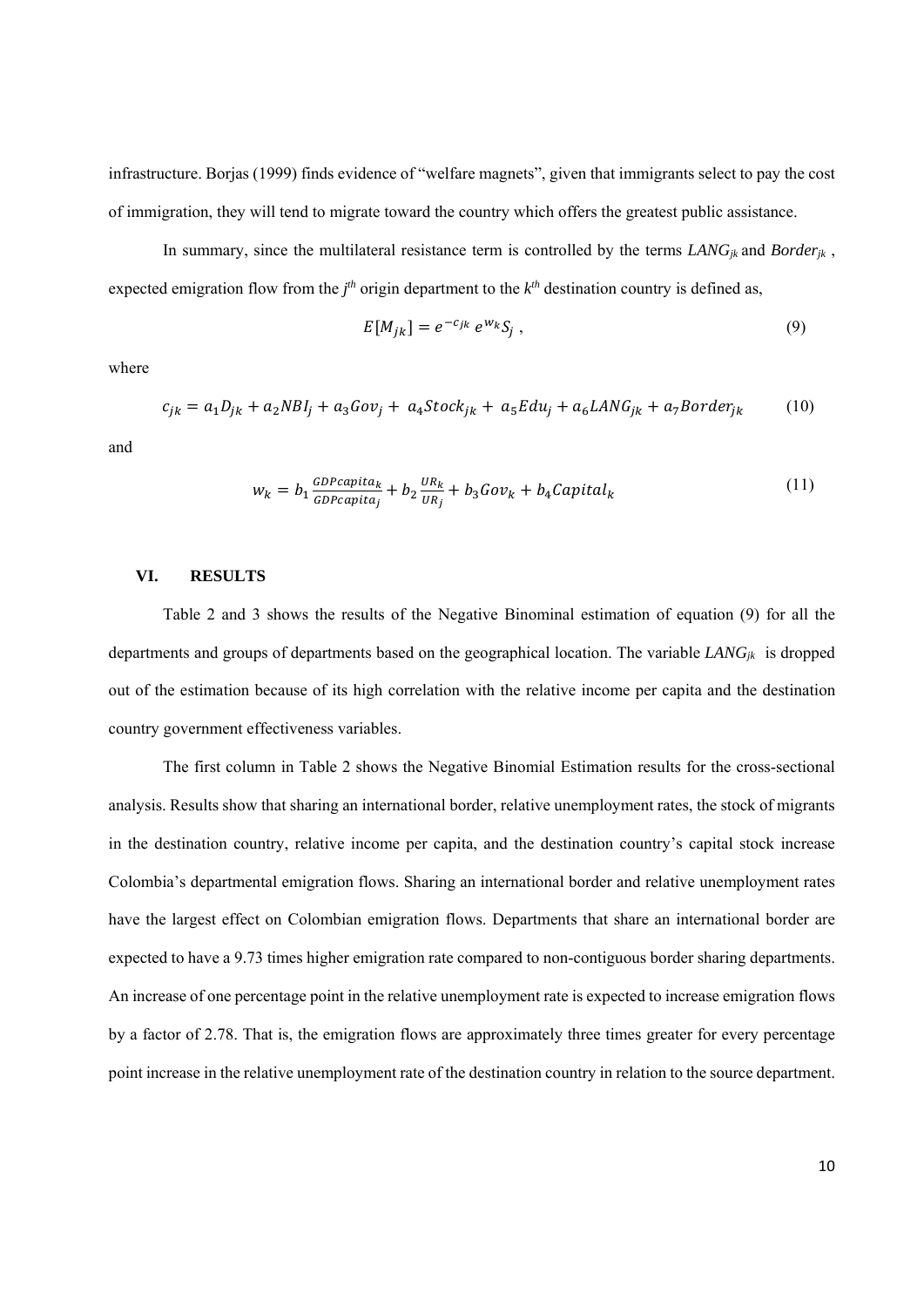The stock of Colombian migrants in the destination country also has a significant impact on Colombia's emigration flows. Regional emigration flows are expected to increase by approximately 42 percent for every person increase in the migrant's network in the destination country. Relative income per capita also have a significant positive effect on emigration flows. For every percentage point increase in the relative income per capita of the destination country to the source country, emigration flows increase by about 4.5 percent.

Non-economic variables such as the destination country capital stock have a significant positive impact on the regional emigration flows. The positive effect of the destination country's capital stock indicates that countries with greater public assistance and infrastructure are more attractive to Colombian migrants.

Results of the cross-sectional analysis also indicate that bilateral distance, the index of unsatisfied basic necessities, and destination country's government effectiveness have a negative impact on migration outflows in Colombia. Better governance indices for the destination countries, reduces regional migration outflows. That is, for every percentage point improvement in the destination country governance, regional migration outflows are expected to decrease by close to 18 percent. The index of unsatisfied basic necessities, measured by the number of total people with basic unsatisfied necessities, is expected to decrease emigration flows by approximately 3 percent for every percentage point increase in the index. Thus, greater credit constraints measured by increasing values of the basic unsatisfied necessities index reduces emigration flows. The distance variable has the smallest economic effect on emigration flows. This can be interpreted as transportation cost not having a big impact on the migrant's decision to permanently move to another country.

Table 3 shows the Negative Binomial regional regression results. Regions were defined according to the departments' geographical location. Departments with no international and coastal border were grouped into landlocked departments. Departments sharing an international border and no coastal border were grouped in the International Border group. Lastly, departments having a coastal border with either the Pacific or Atlantic Ocean were grouped in the Coastal border group.

Across all regions changes in the relative unemployment rate have the greatest impact on migration outflows from Colombia. An increase of one percentage point in the relative unemployment rate is expected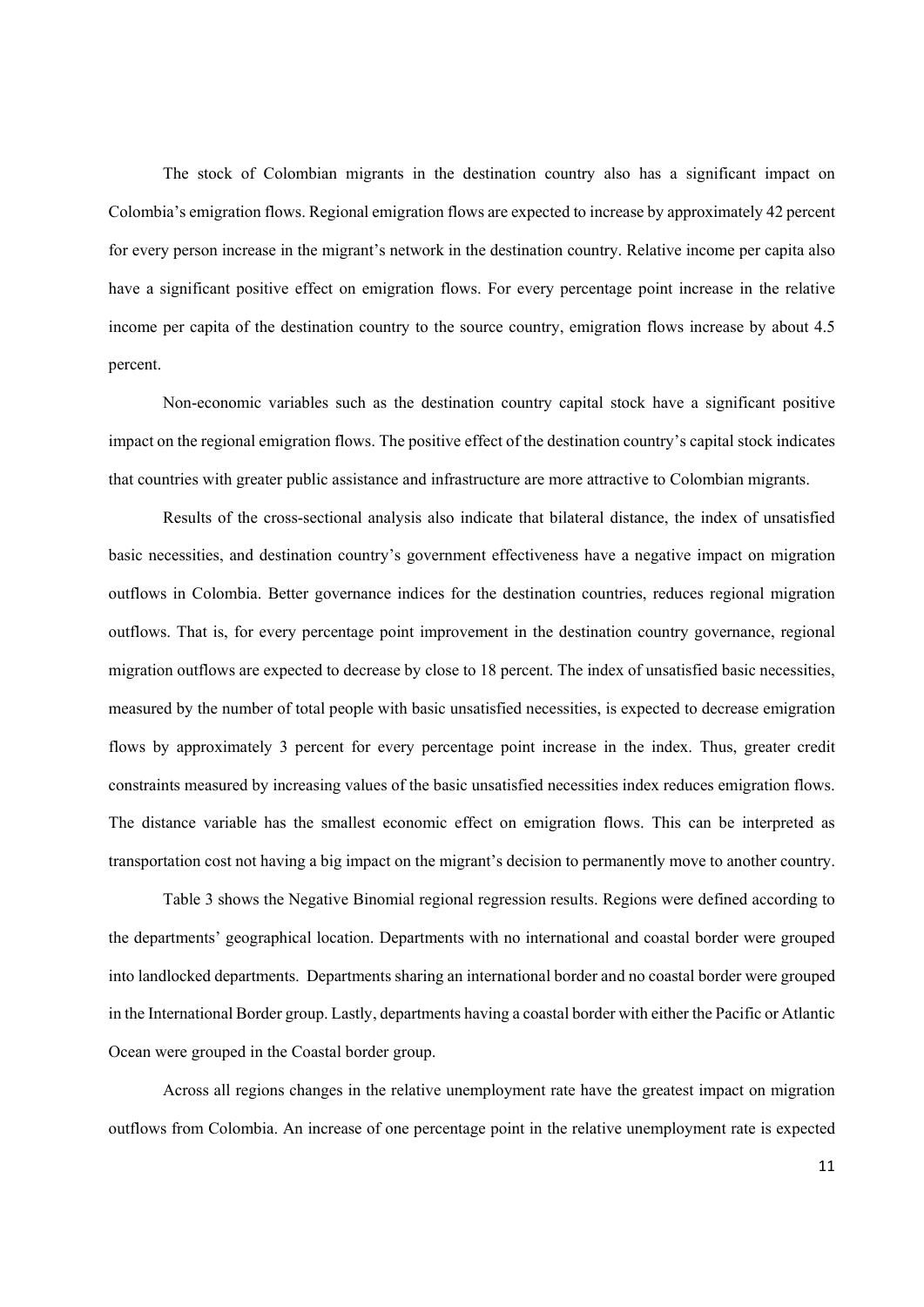to increase emigration flows by a factor of 4.02 in landlocked departments, 2.71 in departments sharing an international border and no coastal border, and 2.41 percent in departments with coastal border. The stock of Colombian migrants in the destination countries and the country's regional educational level are significant across all regions. The changes in the stock of migrants in the destination country and regional educational level have different effects across the regions. Increases in the stock of migrants in other countries are expected to increase migration in those departments sharing an international and coastal border. In landlocked department the stock of migrants internationally decrease emigration flows. The level of education is also a significant factor influencing emigration, however, it has a small effect. Department's level of education affects emigration across all regions by less than 0.01 percent. Increase in human capital in landlocked departments and those sharing an international border have a negative and small impact on migration flows. In departments with coastal border, increases in education have a statistically but not economically significant increase on emigration.

Credit constraints have a significant impact on emigration flows in landlocked departments and in those departments with coastal border. For every percentage point increase in the unsatisfied basic necessities index emigration flows are expected to decrease by 26 percent and increase by 9.7 percent in landlocked departments and the coastal border group, respectively. Greater constraints in the credit market have a greater impact on those departments that are not in close proximity to another country. For the departments with a coastal border an increase in the number of people classified as poor increases emigration flows.

Noneconomic variables such as the government effectiveness of the source department and destination country indicate different results across regions. Changes in institutional environment significantly impact departments located on the coast. For every percentage increase in the regional government effectiveness, migration outflows are expected to decrease migration outflows by about 4 percent in departments located on the coast. In addition, for every percentage point increase in the destination country's government effectiveness, emigration flows are expected to increase by about 82 percent in departments located on the coast. Last, the significant positive impact of the destination country's capital stock on the migration outflows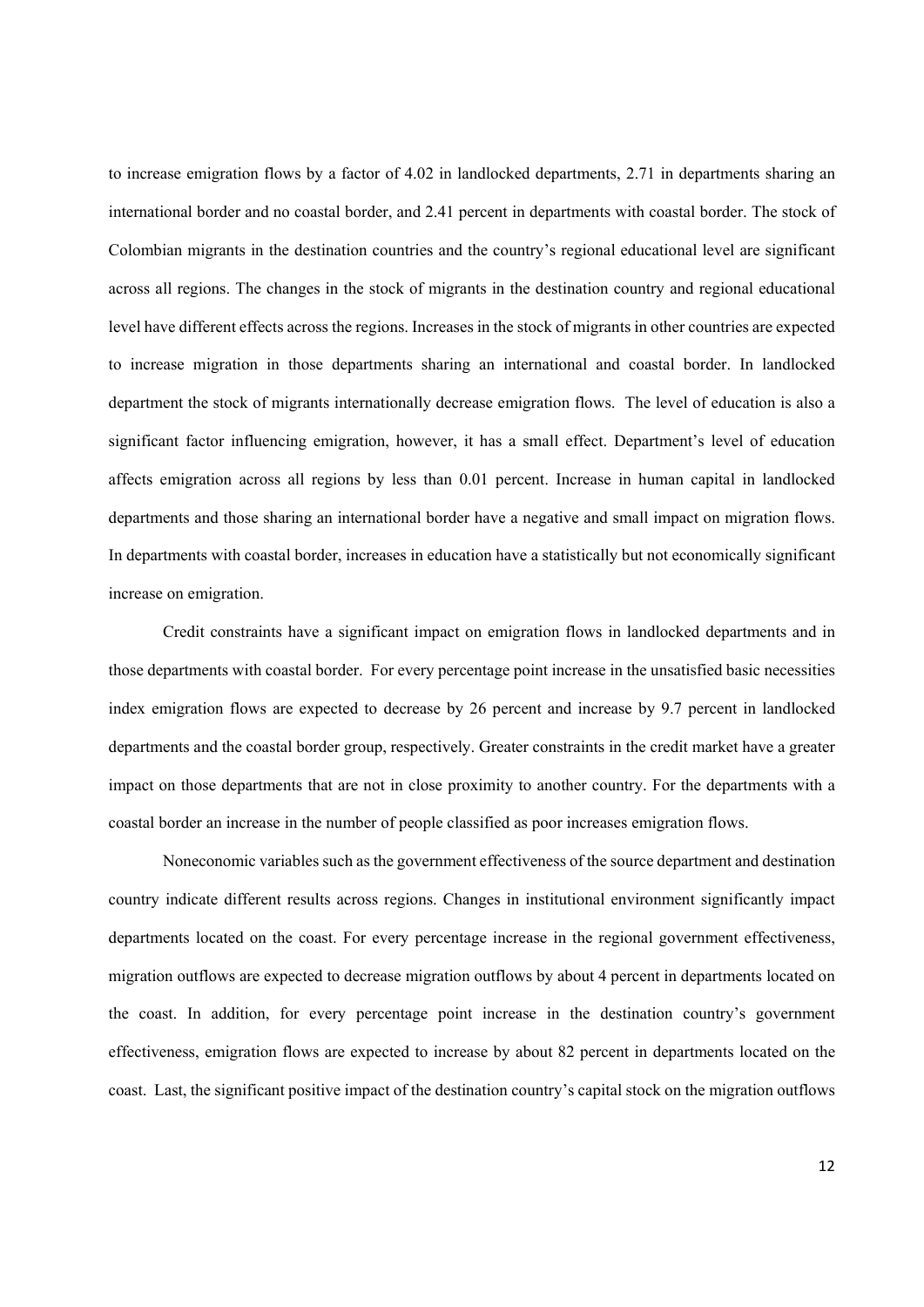from landlocked departments and those located on the coast implies that the destination country's infrastructure is a significant factor on the migration's decision to locate in another country.

#### **VII. CONCLUSION**

The Random Utility Maximization model is used to derive a migration model that resembles the gravity model to explain factors affecting migration outflows by administrative regions for the country of Colombia. Results show that departments sharing an international border have the greatest outflow of migration. Support for labor market conditions as an emigration determinant is found as relative unemployment rates have an economically significance influence in migration outflows. The results indicate that non-economic factors significantly affect the migrant's decision to migrate. Non-economic factors such as credit constraints and destination country's governance effectiveness affect significantly migration outflows for the administrative regions in Colombia. The non-economic variable with the greatest effect on Colombian emigration is the destination country's governance indicator. Improvement in the destination country's government effectiveness implies an impediment to migrants.

Estimation of regional migration outflows gives different results depending on the department's geographic location. For example, greater credit constrains decreases migration outflows from landlocked departments. However, for those departments located on the coast greater constrains increases migration outflows. This can be interpreted as those affected by constrains in the credit market being a different set of the population from those migrating.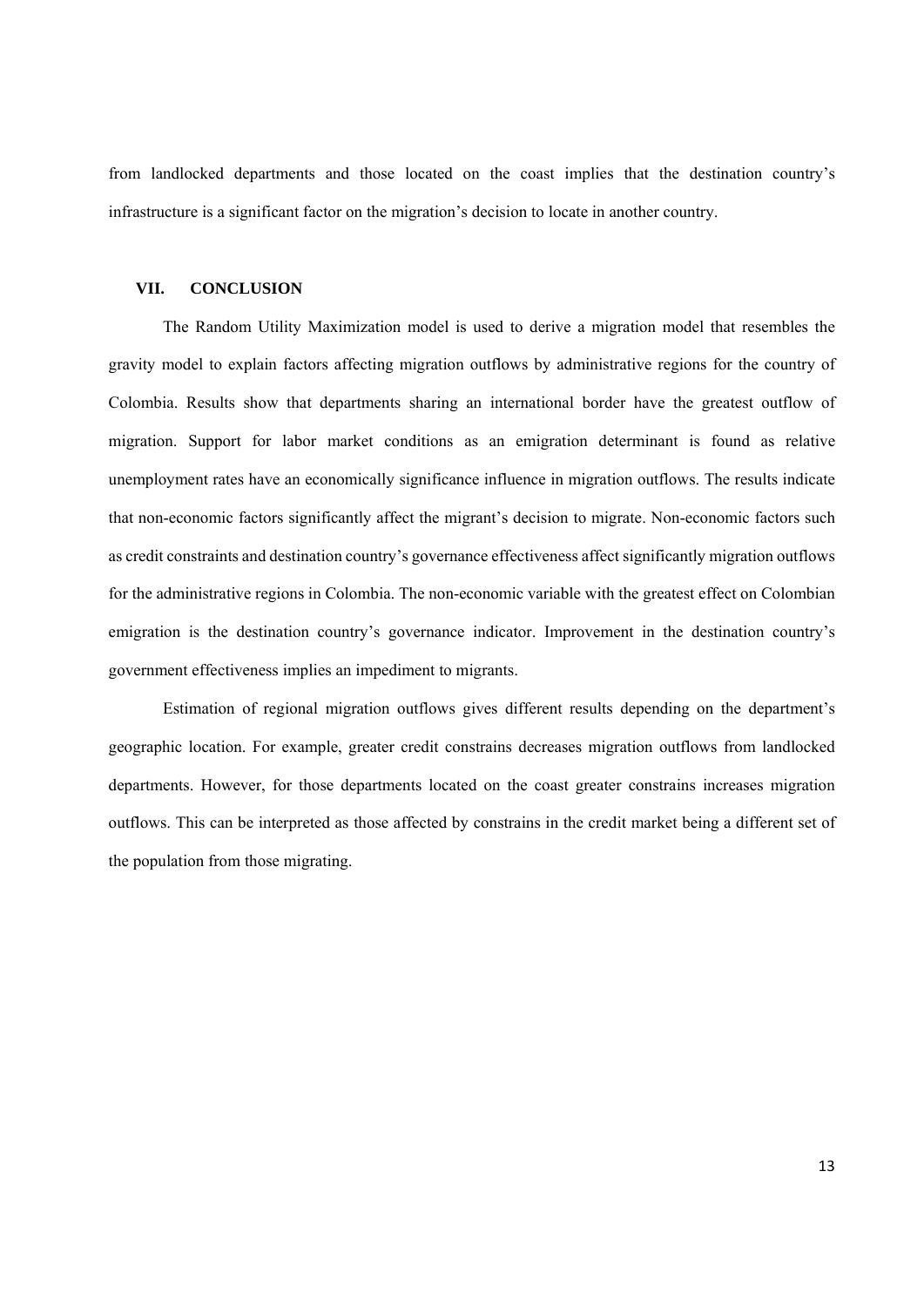#### **IX. REFERENCES**

- Anderson, By James E, and Eric V a N Wincoop. 2003. "Gravity with Gravitas : A Solution to the Border Puzzle." *American Economic Review* 93 (1): 170–92. doi:10.1257/000282803321455214.
- Bauer, Thomas, Magnus Lofstrom, and Klaus Zimmermann. 2008. "Immigration Policy, Assimilation of Immigrants and Natives' Sentiments toward Immigrants: Evidence from 12 OECD Countries." *Swedish Economic Policy Review* 118: 515–843.
- Beine, Michel, Simone Bertoli, and Jesús Fernández-Huertas Moraga. 2015. "A Practitioners' Guide to Gravity Models of International Migration." *The World Economy*, 1–17. doi:10.1111/twec.12265.
- Beine, Michel, and Christopher Parsons. 2015. "Climatic Factors as Determinants of International Migration." *The Scandinavian Journal of Economics* 117 (2): 723–67. doi:10.1111/sjoe.12098.
- Belot, Michèle V K, and Timothy J. Hatton. 2012. "Immigrant Selection in the OECD." *Scandinavian Journal of Economics* 114 (4): 1105–28. doi:10.1111/j.1467-9442.2012.01721.x.
- Berlemann, Michael, and Jan-Erik Wesselhöft. 2014. "Estimating Aggregate Capital Stocks Using the Perpetual Inventory Method – New Empirical Evidence for 103 Countries." *Review of Economics* 65:  $1 - 34$ .
- Bermudez, Anastasia. 2010. "The Transnational Political Practices of Colombians in Spain and the United Kingdom: Politics 'here' and 'there.'" *Ethnic and Racial Studies* 33 (1): 75–91. doi:10.1080/01419870903125838.
- Bertoli, Simone, and Jesús Fernández-Huertas Moraga. 2013. "Multilateral Resistance to Migration." *Journal of Development Economics* 102. Elsevier B.V.: 79–100. doi:10.1016/j.jdeveco.2012.12.001.
- Borjas, George J. 1995. "The Economic Benefits from Immigration." *Journal of Economic Perspectives* 9  $(2)$ : 3–22.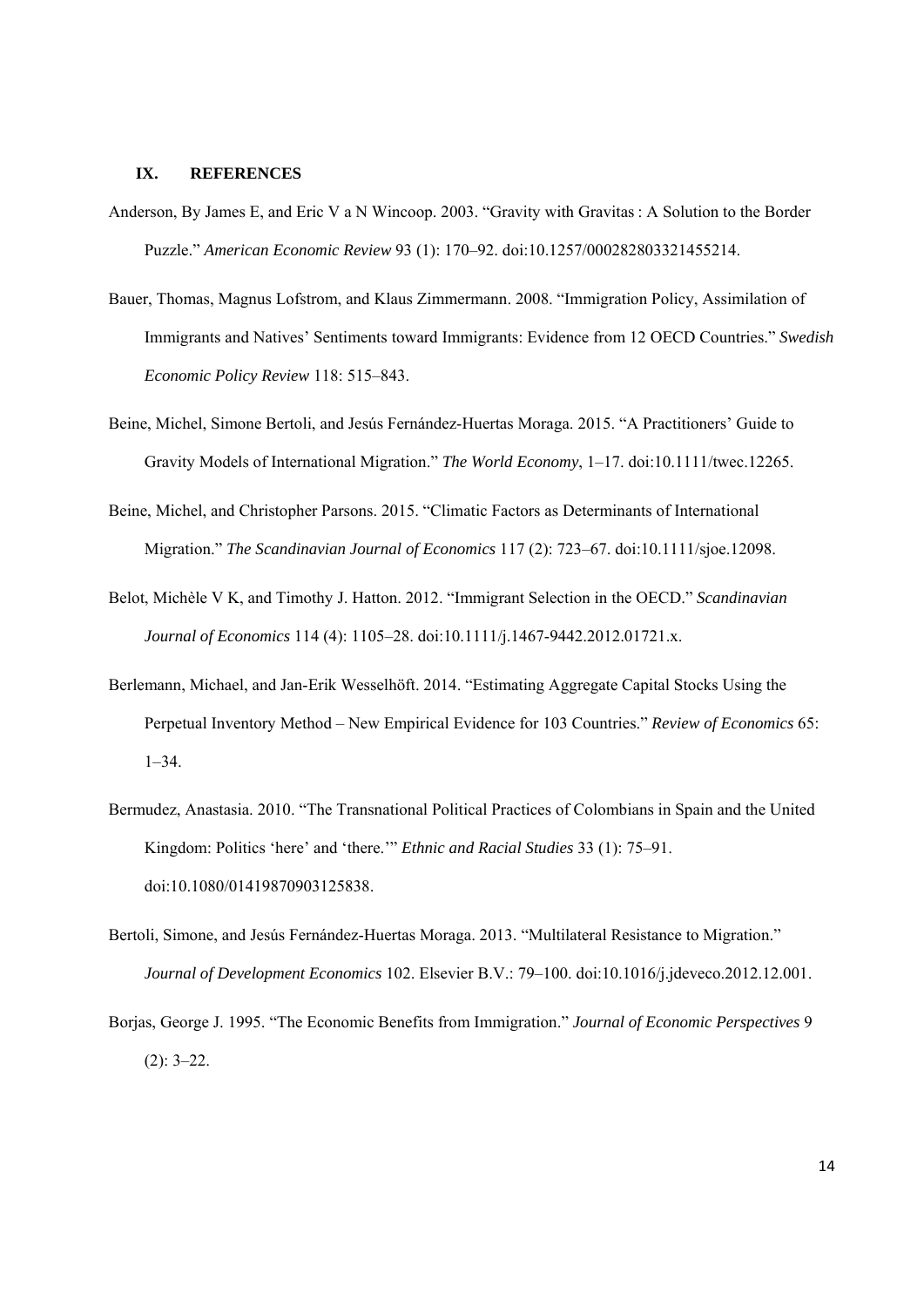———. 1999. "Immigration and Welfare Magnets." *Journal of Labor Economics* 17 (4): 607–37. doi:10.1086/209933.

———. 2003. "The Labor Demand Curve." *Quarterly Journal of Economics* 118 (4): 1335–74.

- Card, David. 2001. "Immigrant Inflows, Native Outflows, and the Local Labor Market Impacts of Higher Immigration." *Journal of Labor Economics* 19 (1): 22–64. doi:10.1086/209979.
- Cárdenas, Mauricio, and Carolina Mejía. 2006. "Migraciones Internacionales En Colombia : ¿ Qué Sabemos ?" *Working Papers Series*, no. 30. http://www.fedesarrollo.org.co/wpcontent/uploads/2011/08/WP-No.-30-Migraciones-internacionales-en-Colombia.pdf.
- Departamento Administrativo Nacional de Estadistica (DANE). 2008. "Estimation de La Migracion 1973- 2005." *Estudios Postcensales* 6.
- ———. 2009. "Projectiones Nacionales Y Departamentales de Poblacion 2005-2020." *Estudioes Postcensales* 7.
- Docquier, Frédéric, and Abdeslam Marfouk. 2006. "International Migration by Educational Attainment (1990-2000)." In *International Migration, Remittances, and the Brain Drain*, edited by Caglar Ozden and Maurice Schiff, 151–200. New York: Palgrave Macmillan.
- Fields, Gary S. 1979. "Lifetime Migration in Colombia : Tests of the Expected Income Hypothesis." *Population and Development Review* 5 (2): 247–65.
- ———. 1982. "Place-to-Place Migration in Colombia." *Economic Development and Cultural Change* 30 (3): 539. doi:10.1086/452575.
- Friedberg, Rachel M, and Jennifer Hunt. 1995. "The Impact of Immigrants on Host Country Wages, Employment and Growth." *Journal of Economic Perspectives* 9 (2): 23–44. doi:10.1257/jep.9.2.23.
- Galvis, Aponte Luis. 2002. "Determinantes de La Migración Interdepartamental En Colombia, 1988-1993." *Documentos de Trabajo Sobre Economia Regional* 5 (29): 1–45.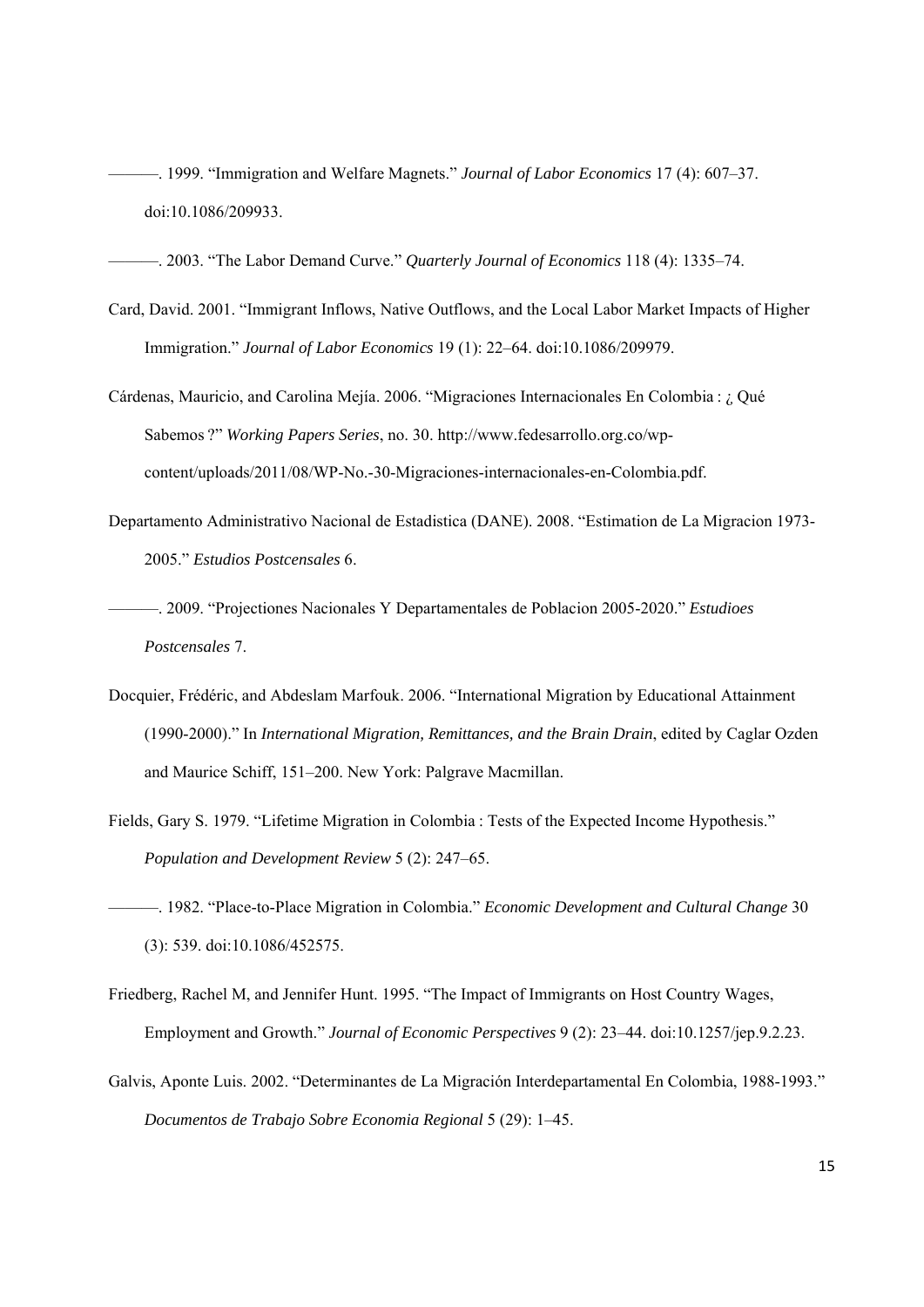- Guarnizo, Luis Eduardo, and Luz Marina Diaz. 1999. "Transnational Migration: A View from Colombia." *Ethnic and Racial Studies* 22 (2): 397–421. doi:10.1080/014198799329530.
- Hatton, Timothy J., and Jeffrey G. Williamson. 2006. *Refugees, Asylum Seekers, and Policy in Europe*. Edited by Rolf J. Langhammer and Federico Foders. *Labor Mobility and the World Economy*. Heidelberg, Germany: Springer.
- Kahan, Arcadius. 1978. "Economic Opportunities and Some Pilgrims' Progress: Jewish Immigrants from Eastern Europe in the U.S., 1890-1914." *The Journal of Economic History* 38 (1): 235–51.
- Mejía Ochoa, William. 2012. "Colombia Y Las Migraciones Internacionales . Evolución Reciente Y Panorama Actual a Partir De Las Cifras." *Revista Interdisciplinar Da Mobilinterdisciplinar Da Mobilidade Humna* 20 (39): 185–210. http://www.scielo.br/pdf/remhu/v20n39/v20n39a10.pdf.
- Mejía, William, Diana Ortiz, Claudia B Puerta, Jackeline Mena, and Martha E Diaz. 2009. "Nacional Encuesta: 2008-2009. Resultados Generales de Migraciones Internacionales Y Remesas."
- Meseguer, Covadonga, and Katrina Burgess. 2014. "International Migration and Home Country Politics." *Studies in Comparative International Development*, no. February: 1–12. doi:10.1007/s12116-014-9149-z.
- Murayama, Yuzo. 1991. "Information and Emigrants: Interprefectural Differences of Japanese Emigration to the Pacific Northwest, 1880–1915." *The Journal of Economic History* 51 (1): 125–47. doi:10.1017/S0022050700038390.
- Ortega, Francesc, and Giovanni Peri. 2013. "The Effect of Income and Immigration Policies on International Migration." *Migration Studies* 1 (1): 1–35. doi:10.1093/migration/mns004.
- Pedersen, Peder J., Mariola Pytlikova, and Nina Smith. 2008. *Selection and Network effects—Migration Flows into OECD Countries 1990–2000*. *European Economic Review*. Vol. 52. doi:10.1016/j.euroecorev.2007.12.002.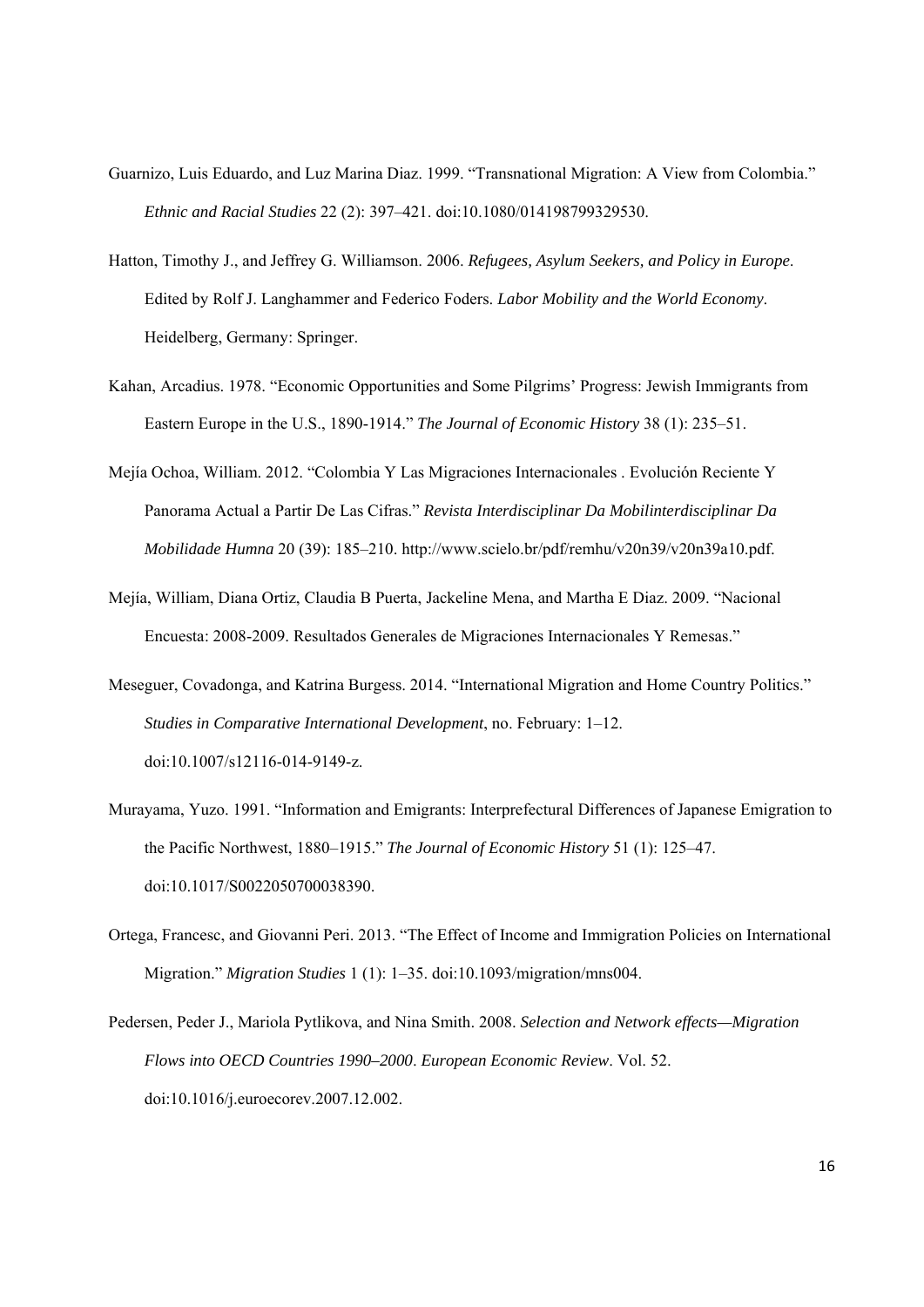Rabe-Hesketh, Sophia, and Anders Skrondal. 2012. *Multilevel and Longitudinal Modeling Using Stata. Volume II: Categoriacal Responses, Counts, and Survival.* Third. College Station, TX: Stata Press.

Ramírez, Clemencia, Marcela Zuluaga, and Clara Perilla. 2010. "Perfil Migratorio de Colombia," 104.

- Rephann, Terrance J., and Coomaren P. Vencatasawmy. 2000. "Determinants of the Spatial Mobility of Immigrants in Sweden." *The Review of Regional Studies* 30 (2): 189–213.
- Santos Silva, Joao, and Silvana Tenreyro. 2006. "The Log of Gravity." *The Review of Economics and Statistics* 88 (4): 641–58. doi:10.1162/rest.88.4.641.

Schultz, T Paul. 1969. "Population Growth and Internal Migration in Colombia," x, 104 l.

Sjaastad, Larry A. 1962. "Journal of Political Economy,." *Journal of Political Economy,* 70 (5): 80–93.

Texido, Ezequiel, and Jorge Gurrieri. 2012. "Panorama Migratorio de América Del Sur."

- UCLA: Statistical Consulting Group. 2015. "Stata Annotated Output. Negative Binomial Regression." http://www.ats.ucla.edu/stat/stata/output/stata\_nbreg\_output.htm.
- Udall, Alan T. 1981. "Transport Improvements and Rural Outmigration in Colombia." *Economic Development and Cultural Change* 29 (3): 613. doi:10.1086/451274.
- United Nations. 2013. "International Migration Report." *Journal of Ethnic and Migration Studies*. doi:10.1080/1369183X.1995.9976503.

World Bank. 2015. "World Development Indicators." http://databank.worldbank.org/data/views/reports/tableview.aspx.

Zavodny, Madeline. 1997. "Welfare and the Locational Choices of New Immigrants." *Economic Review*.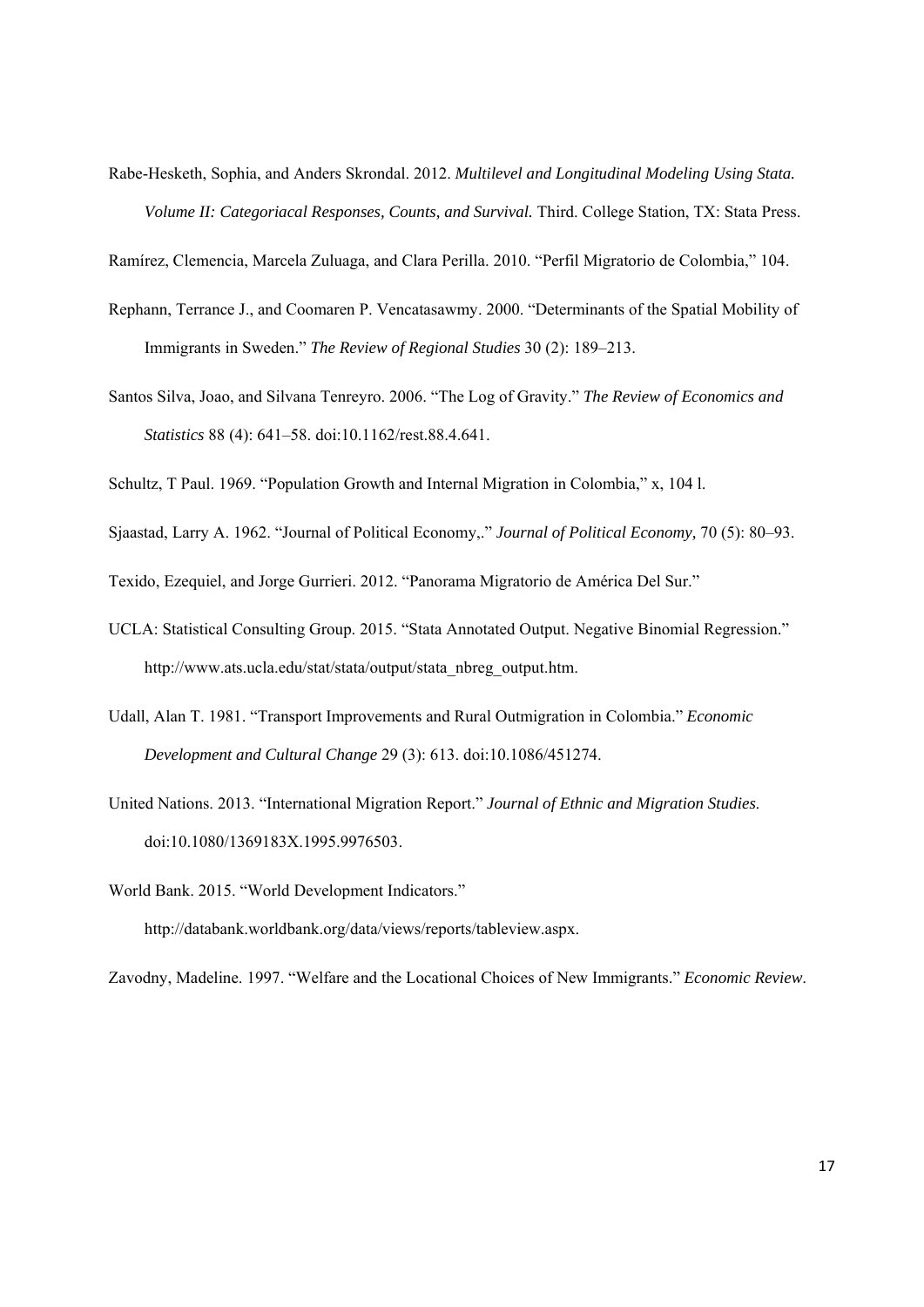### **XI. APPENDIX**

### **Table 1. Descriptive Statistics**

| <b>Variable</b>                 | <b>Description</b>                                                                                                                                                                                                                      | Mean      | <b>Std. Dev</b> |  |  |  |  |
|---------------------------------|-----------------------------------------------------------------------------------------------------------------------------------------------------------------------------------------------------------------------------------------|-----------|-----------------|--|--|--|--|
| $M_{jk}$                        | Migration from source department to destination country<br>(2005)                                                                                                                                                                       | 506.157   | 1932.271        |  |  |  |  |
| Dist <sub>ik</sub>              | Distance between source department's capital and<br>destination country's capital (in kilometers)                                                                                                                                       | 3933.779  |                 |  |  |  |  |
| NBI <sub>i</sub>                | Percentage of people with a least one basic necessity<br>unsatisfied in the source department                                                                                                                                           | 38.19379  |                 |  |  |  |  |
| $Gov_j$                         | Percentage of government employees in the source<br>department who gave a favorable rating to government<br>entities on: disposition to follow rules, enforce policies and<br>manage resources according to their institutional mission | 67.77879  | 8.222551        |  |  |  |  |
| <b>Stockjk</b>                  | Migration from source department to destination country<br>before 1996 according to the 2005 Colombian Census                                                                                                                           | 2.489101  |                 |  |  |  |  |
| Eduj                            | Number of enrolled students in private and public secondary<br>education in the source department                                                                                                                                       | 115774.8  | 140618.8        |  |  |  |  |
| $Border_{jk}$                   | Source destination department has an international border<br>$(=1)$                                                                                                                                                                     | 0.0330579 | 0.1790344       |  |  |  |  |
| Lang <sub>ik</sub>              | Common dominant language between source department<br>and destination country $(=1)$                                                                                                                                                    | 0.7272727 |                 |  |  |  |  |
| Relativeykj                     | Ratio of destination country Gross Domestic Product (2005<br>USD) to source department Gross Domestic Product (2005<br>USD; trillions)                                                                                                  | 7.152979  | 8.924506        |  |  |  |  |
| <b>Relativeur</b> <sub>ki</sub> | Ratio of destination country unemployment rate (2004) to<br>source country unemployment rate (2004)                                                                                                                                     | 0.8378189 |                 |  |  |  |  |
| Govk                            | Destination country government effectiveness (range value -<br>2.5 (weak) to 2.5 (strong) government performance                                                                                                                        | 0.3527273 | 1.064662        |  |  |  |  |
| Capitalk                        | Destination country capital stock in 2005 (constant 2000<br>USD)                                                                                                                                                                        | 7.375314  |                 |  |  |  |  |
| $S_i$                           | Population in source department (2005)                                                                                                                                                                                                  | 1299654   | 1525123         |  |  |  |  |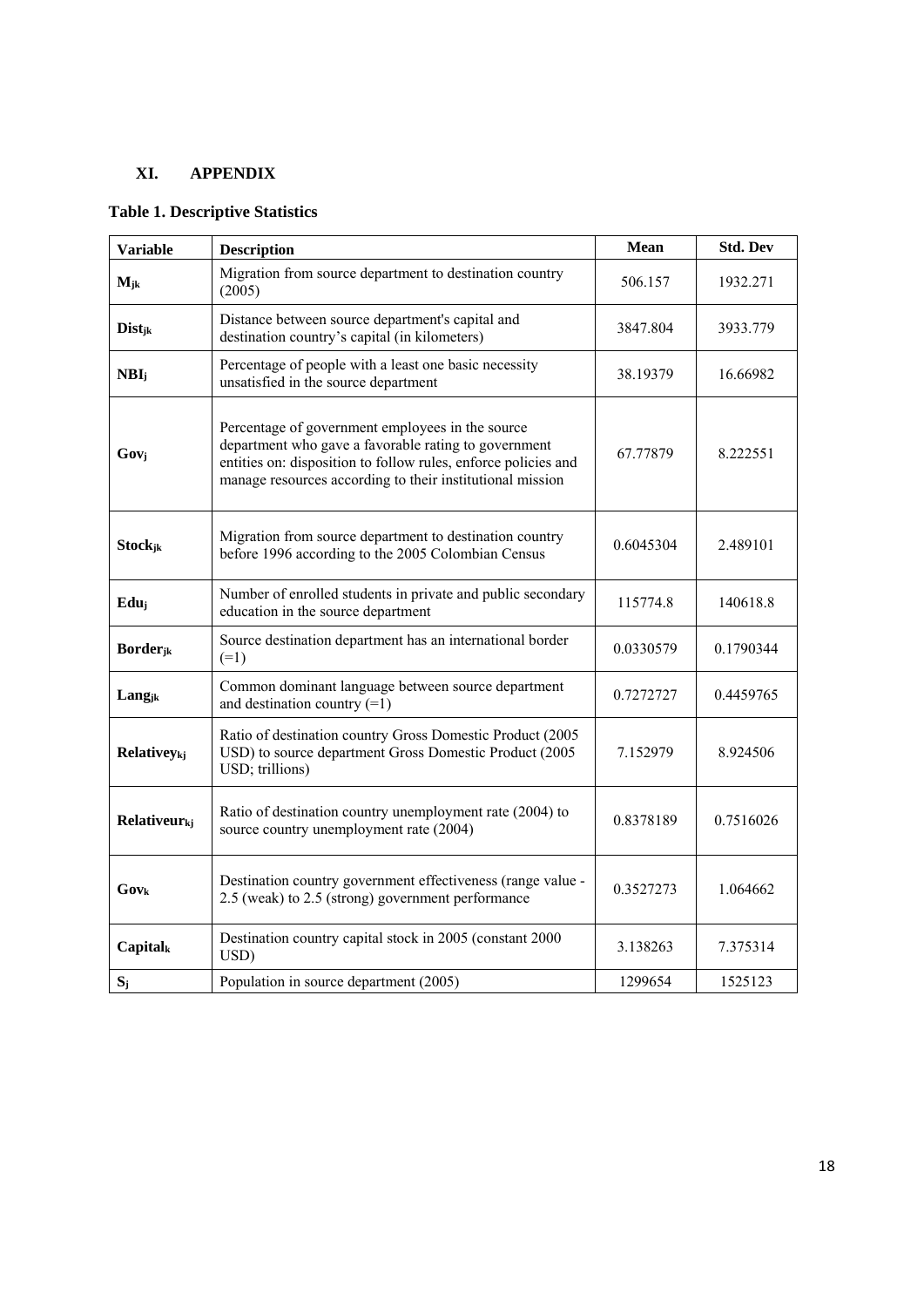|                           | Coeff        | IRR <sup>1</sup> | p-value |
|---------------------------|--------------|------------------|---------|
| $Dist_{jk}$ *             | $-0.0002$    | 0.9998           | < 0.001 |
| $NBI_i^*$                 | $-0.032$     | 0.9682           | < 0.001 |
| Govi                      | 0.012        | 1.0121           | 0.135   |
| $Stock_{ik}$ *            | 0.354        | 1.4245           | < 0.001 |
| Edui                      | $-0.0000001$ | 1.0000           | 0.833   |
| Border $ik^*$             | 2.276        | 9.7375           | < 0.001 |
| Relativey <sub>kj</sub> * | 0.044        | 1.0454           | 0.002   |
| Relativeurkj*             | 1.024        | 2.7833           | < 0.001 |
| $Gov_k$ ***               | $-0.196$     | 0.8220           | 0.070   |
| $Capital_k^*$             | 0.042        | 1.0428           | 0.006   |
| $ln(S_i)^*$               | 0.912        | 2.4884           | < 0.001 |

**Table 2. Negative Binomial Regression of Emigration** 

\*, \*\*, \*\*\* indicates significant effects at the 1%, 5%, and 10% level, respectively. N=363.

IRR is the Incidence Rate Ratio. IRR= $e^{-Coeff}$  where *Coeff* is the estimated coefficient of the Negative Binomial regression.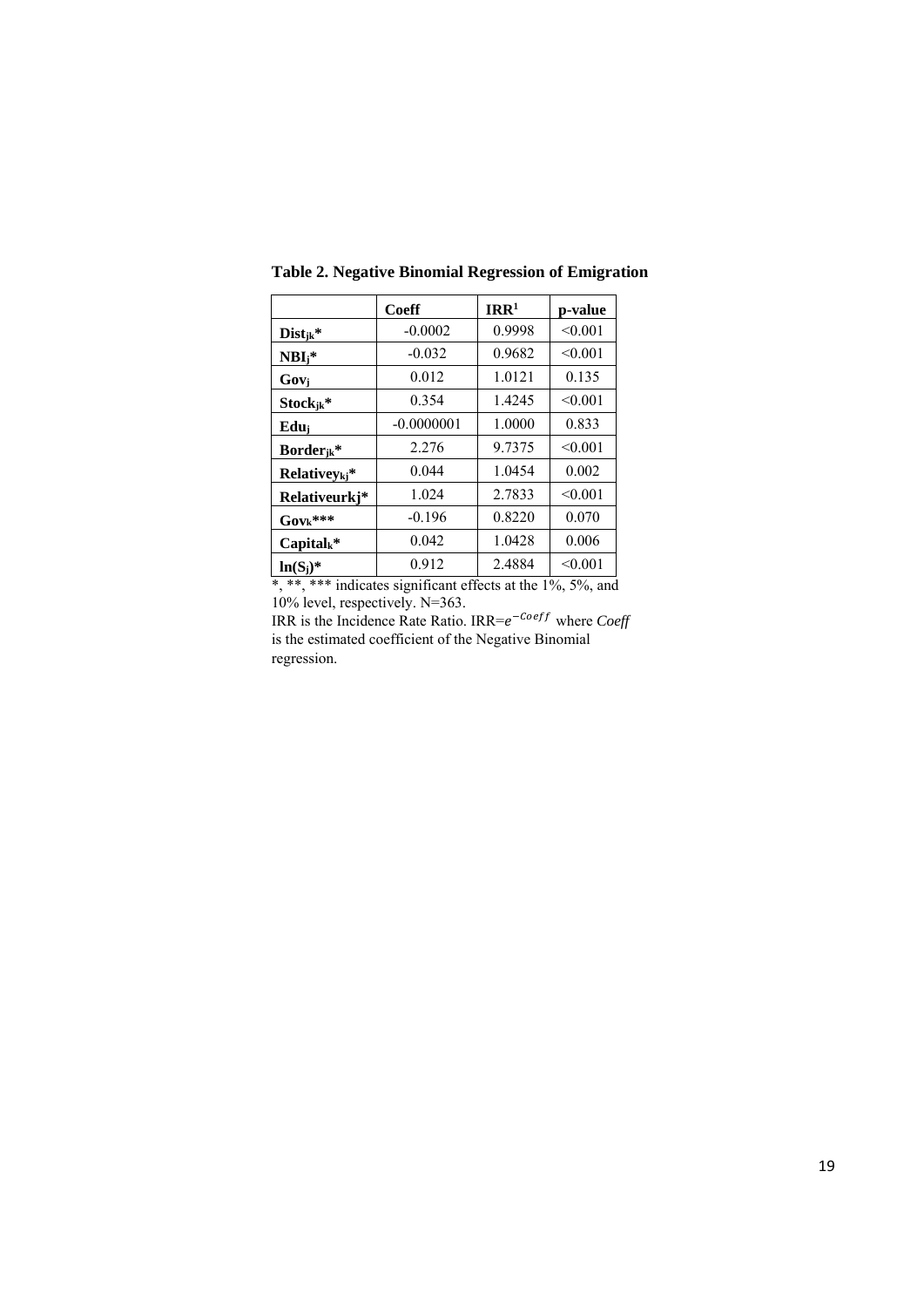|                                | Landlocked  |            |         | <b>International Border</b> |            |         | <b>Coastal Border (Atlantic and</b><br><b>Pacific Coastal Border</b> ) |            |         |
|--------------------------------|-------------|------------|---------|-----------------------------|------------|---------|------------------------------------------------------------------------|------------|---------|
|                                | Coeff.      | <b>IRR</b> | p-value | Coeff.                      | <b>IRR</b> | p-value | Coeff.                                                                 | <b>IRR</b> | p-value |
| <b>Dist</b> <sub>ik</sub>      | $-0.0002*$  | 0.9998     | 0.005   | $-0.0001$                   | 0.9999     | 0.156   | $-0.0002*$                                                             | 0.9998     | < 0.001 |
| NBI <sub>i</sub>               | $-0.306*$   | 0.7366     | < 0.001 | $-0.042$                    | 0.9590     | 0.248   | $0.093*$                                                               | 1.0973     | < 0.001 |
| $Gov_j$                        | $-0.030$    | 0.9702     | 0.596   | 0.006                       | 1.0061     | 0.769   | $-0.045***$                                                            | 0.9558     | 0.074   |
| Stockjk                        | $-0.159**$  | 0.8529     | 0.041   | $0.554*$                    | 1.7396     | 0.005   | $0.550*$                                                               | 1.7329     | < 0.001 |
| Edu <sub>i</sub>               | $-0.00005*$ | 0.999      | < 0.001 | $-0.00005*$                 | 0.999      | < 0.001 | $0.00001*$                                                             | 1.000014   | 0.001   |
| <b>Relativev</b> <sub>ki</sub> | 0.039       | 1.0394     | 0.381   | 0.011                       | 1.0106     | 0.873   | $-0.067$                                                               | 0.9354     | 0.160   |
| Relativeur <sub>ki</sub>       | $1.392*$    | 4.0237     | < 0.001 | $0.997*$                    | 2.7108     | 0.003   | $0.882*$                                                               | 2.4146     | < 0.001 |
| $Gov_{k}$                      | $-0.219$    | 0.8032     | 0.358   | $-0.300$                    | 0.7406     | 0.464   | $0.598***$                                                             | 1.8177     | 0.083   |
| $Capital_k$                    | $0.065**$   | 1.0670     | 0.013   | 0.052                       | 1.0533     | 0.161   | $0.067***$                                                             | 1.0688     | 0.07    |
| $ln(S_i)$                      | 3.399*      | 29.9261    | < 0.001 | $1.699*$                    | 5.4699     | 0.001   | $0.480***$                                                             | 1.6159     | 0.099   |

**Table 3. Negative Binomial Regression of Regional Emigration** 

\*, \*\*, \*\*\* indicates significant effects at the 1%, 5%, and 10% level, respectively

IRR is the Incidence Rate Ratio. IRR= $e^{-\text{Coeff}}$  where *Coeff* is the estimated coefficient of the Negative Binomial regression Landlocked departments: Risaralda, Caldas, Quindío, Huila, Tolima, Cundinamarca, Santander, Casanare, Meta, Guaviare, Caquetá.

International Border departments: Putumayo, Vaupés, Vichada, Boyacá, Arauca, Norte de Santander, Cesar, Amazonas, Guainía.

Coastal Border departments: Cauca, Chocó, Nariño, Valle del Cauca, Atlántico, La Guajira, Magdalena, Bolívar, Córdoba, Antioquia, San Andrés, Sucre.